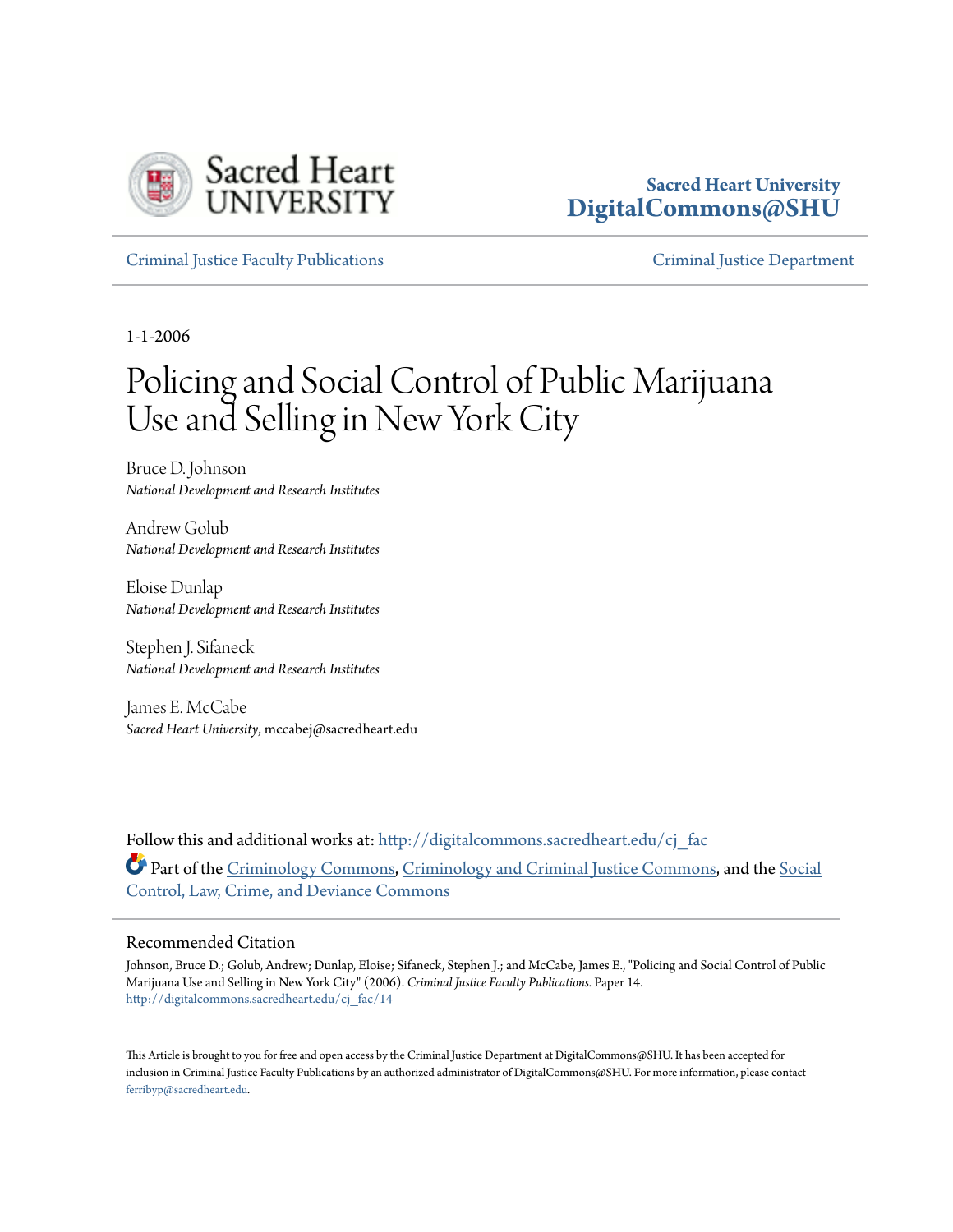

# NIH Public Access

**Author Manuscript**

*Law Enforc Exec Forum*. Author manuscript; available in PMC 2010 October 27.

Published in final edited form as: *Law Enforc Exec Forum*. 2006 January 1; 6(5): 59–89.

# **Policing and Social Control of Public Marijuana Use and Selling in**

# **New York City**

## **Bruce D. Johnson, PhD [Director]**,

Institute for Special Populations Research, National Development and Research Institutes, Inc.

**Andrew Golub, PhD [Principal Investigator]**, National Development and Research Institutes, Inc.

#### **Eloise Dunlap, PhD [Principal Investigator]**, National Development and Research Institutes, Inc.

**Stephen J. Sifaneck, PhD [Project Director/Co-Investigator]**, and Institute for Special Populations Research, National Development and Research Institutes, Inc.

**James E. McCabe, PhD [Assistant Professor of Criminal Justice]** Sacred Heart University

> This article analyzes the history of policies by New York City government and police enforcement strategies to socially control marijuana use and sales in *public* locations—that is in the streets; parks; and quasi-public settings such as bars, restaurants, and stores. This particular article is organized around the laws, regulations, and enforcement associated with two central civic norms: (1) Users should not smoke marijuana in public settings (streets, parks) or in quasi-public settings such as stores, bars, restaurants, offices, etc. and (2) Persons should not sell marijuana in public and quasi-public settings. Occasionally, the authors make reference to marijuana use and sales in private settings, but the primary focus of marijuana policy makers and enforcement activities has always been directed towards those activities occurring in public locations.

> This analysis begins with an overview of the history of marijuana policy and the growth of marijuana use and sales in public settings. Three different historical eras are largely framed by the passage of legislation and/or the development of new enforcement policies in New York City: (1) Marijuana included under statutes as a narcotic (same as heroin and cocaine) (1950-1974), (2) Marijuana "decriminalized" and enforcement limited (1975-1995), and (3) Marijuana decriminalized, but quality-of-life enforcement arrests large numbers of marijuana smokers (1996-present).

# **Authors' Background**

This analysis crosscuts several current and numerous previous projects by the senior author who has been active in drug research in New York City for over 35 years. Beginning with a study of marijuana use among college students in the New York area (Johnson, 1973), subsequent articles with his colleagues have focused on marijuana users and sellers (Chaiken & Johnson, 1988; Dunlap, Johnson, Sifaneck, & Benoit, 2005; Golub, Johnson, & Dunlap, 2005; Johnson & Uppal, 1980; Johnson, Williams, Dei, & Sanabria, 1990; Johnson, Golub et al., 2006; Sifaneck, Johnson, & Dunlap, 2005) and especially upon persons arrested in Manhattan for any offense (Golub, 2006; Golub & Johnson, 1999, 2001a, 2001b, 2002, 2004; Johnson, Golub, & Dunlap, 2006). Some studies have analyzed whether marijuana arrestees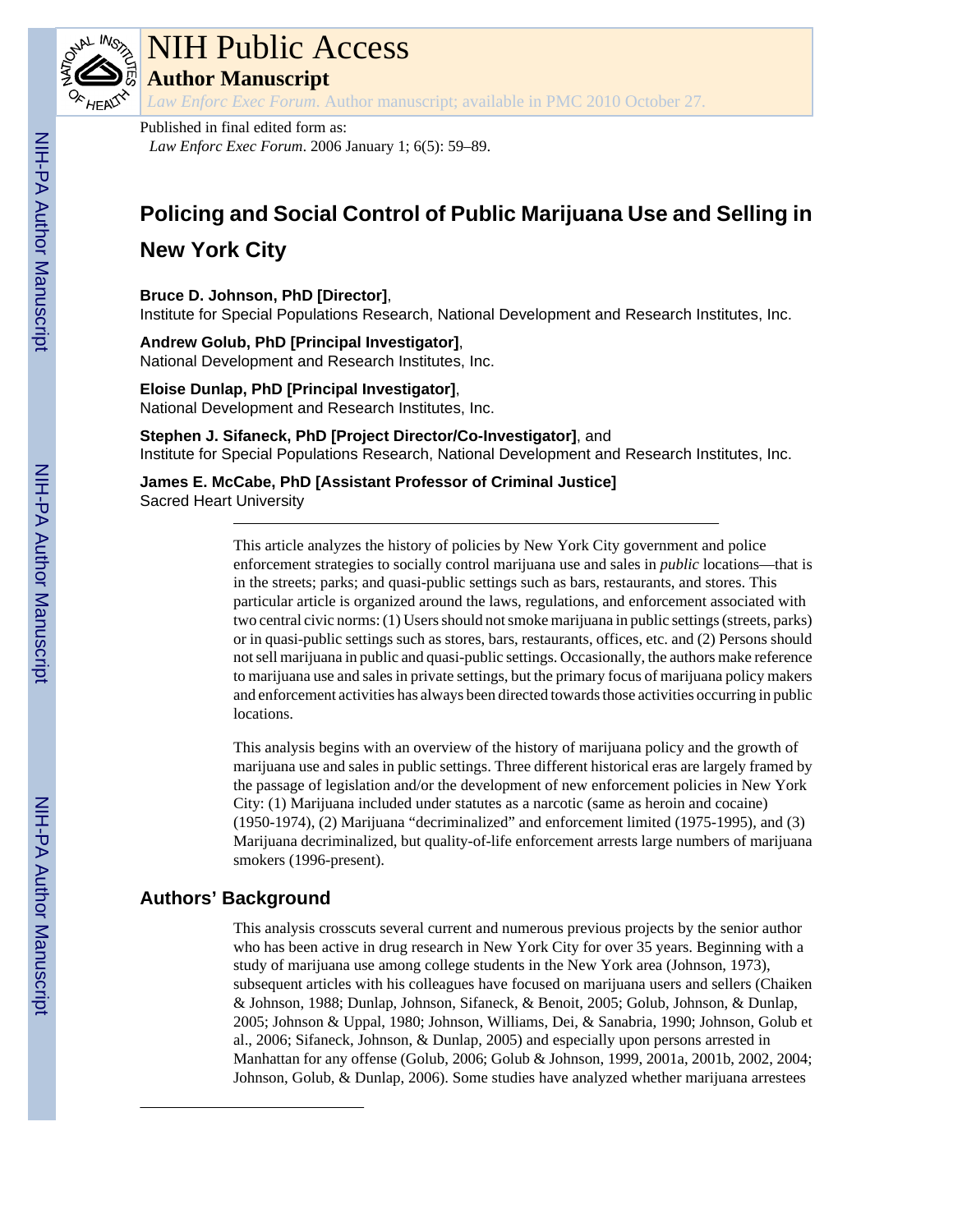are different than other offenders in Manhattan (Golub, Johnson, Taylor, & Liberty, 2002; Golub, Johnson, Dunlap, & Sifaneck, 2004; Golub, Johnson, Taylor, & Eterno, 2003). One study focused upon the impacts of quality-of-life policing initiatives (Golub et al., 2002, 2003, 2004; Johnson, Taylor, & Golub, 2006); this involved close collaboration with the New York City Police Department (NYPD) and extensive reading about major changes in NYPD strategies and tactics. During the 1980s to the present time, various research projects have been funded that rely upon ethnographic research staff to conduct ongoing studies among persons involved in street drug markets and collect information about typical prices for various cannabis products. This article and several companion papers (Golub, Johnson, & Dunlap, 2005; Johnson, Bardhi et al., 2006; Johnson, Ream et al., in press; Ream, Johnson, Sifaneck, & Dunlap, 2006) are emerging from a 5-year investigation about the important role of blunts (marijuana smoked in a cigar shell) within marijuana subculture. Previous articles have not specified what policies the police and the courts in New York City are following when enforcing marijuana statutes. This article addresses this complex topic directly.

# **Limitations of Data Available**

The proactive policing of marijuana smoking and sales that emerged in the 1990s had a variety of outcomes that cannot be documented with existing data. [**Note:** Marijuana arrest statistics provide general findings that are provided elsewhere (Golub, Johnson, & Dunlap, 2006,in press).] This is both because police may not keep such data, and the phenomena of interest would generate no (zero) official statistics. That is, to the extent that blunts (marijuana consumed in a cigar shell) and marijuana smokers are complying with civic norms by consuming in private locales, they would generate no arrests or "stops" that police could count. Likewise, police do not keep good statistics upon the retail prices of marijuana nor recognize the marijuana subculture distinction between blunt and joint consumers (Ream et al., 2006). Rather, the following draws upon the authors' observations of changes and conversations with police officials about changes in the New York City street drug scene over the past three decades. Citations to appropriate publications are included.

A key analytic theme is that public policies towards marijuana and enforcement activities in New York City have seldom been specifically directed at marijuana. Rather, they have been driven by larger political concerns about crime, combating hard drug sales, and reduction of disorder in public locations. That is, it is difficult to locate specific policies or even moral entrepreneurs (Becker, 1963) in New York City who have specifically targeted marijuana use or sales as a separate and distinct policy issue. This also means that the following summary of marijuana controls in the city cannot be easily separated out from the larger policy concerns about hard drug use, crime control, and public order maintenance.

We first analyze the history of how these laws and civic norms have been defined, enforced, and especially the impact that quality-of-life policing has had upon marijuana use and selling in public settings in the city. Top policy makers in New York City and State have never socially constructed marijuana as a "top" drug problem. Rather, the emphasis in New York City and State has been directed at heroin users, first in 1964 to 1975, and especially at crack cocaine in 1985 through 1995 (and to the present time). None of the policies described below appear to have had a measurable impact on the rates of marijuana use as reported in population-based surveys. Furthermore, evidence from several national surveys suggests that marijuana use rates among arrestee in New York City appear to be very close to the national average<sup>1</sup> (ADAM, 2003; Golub & Johnson, 2001; Golub, Liberty, & Johnson, 2005). New York City is well below

<sup>1</sup>Arrestees in Manhattan and New York City have consistently had among the highest proportions of heroin and cocaine/crack users among the 35 major cities that participated in the Arrestee Drug Abuse Monitoring program (ADAM, 2003).

*Law Enforc Exec Forum*. Author manuscript; available in PMC 2010 October 27.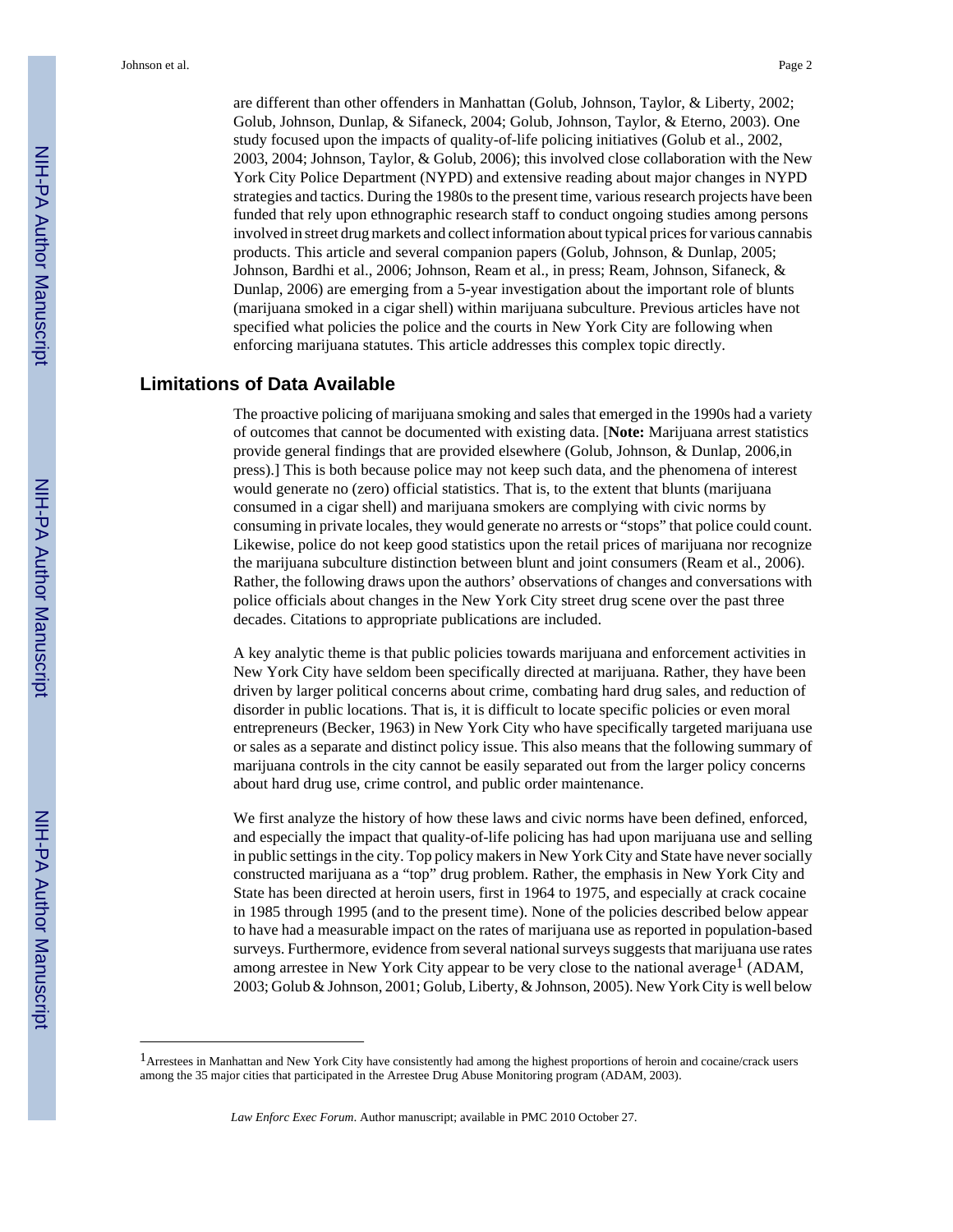the national marijuana prevalence among schoolage populations (Centers for Disease Control and Prevention, 2004).

The policing policies reviewed below have had an important impact on the patterns and visibility of marijuana use in public locations; upon its sale; prices and quantities sold; and upon the extent of tolerance of public marijuana use/sale among the general population, especially by nonusers. As documented below, only a few persons were arrested for marijuana smoking, but in recent years, very large numbers have been arrested, convicted, and given dispositions of low severity for marijuana possession and sale offenses. So these public policies have in fact had important impacts on the ways in which marijuana is used and sold in the city, especially in its public locations.

## **1937-1974: Marijuana as a Narcotic Drug**

From 1937 to 1974, New York State penal statutes included marijuana as a felony criminal offense. The possession or transfer of any amount of marijuana in a private or public location was an arrestable offense; those convicted could be sentenced to jail or prison. These laws remain true for possession or sale of heroin, cocaine, crack, and some other drugs in New York State at the current time. During the 1960s and 1970s, thousands of persons were being arrested for heroin possession and sales, with many imprisoned for long time periods. During the 1950-1974 period, the civic norms against use or sale of marijuana in public (and private) settings were labeled as a criminal offense.<sup>2</sup> If police discovered someone who was in possession of marijuana, the violator would be formally arrested and handcuffed, spend time in detention awaiting arraignment, and likely receive a jail or probation sentence. Yet few marijuana arrestees went to prison unless arrested with large quantities of marijuana. $3$ 

During the 1960s, however, marijuana initiation and use was expanding rapidly among the baby-boom generation (those born 1945-1954), so that thousands of otherwise conventional and middle class youths and young adults were being arrested and convicted for marijuana possession. Several academic sources (Goode, 1970; Kaplan, 1970) as well as a major report by the National Commission on Marihuana and Drug Abuse (1972) recommended a decriminalization policy towards possession and sale of small amounts of marijuana. Many marijuana users, activists, ordinary citizens, and legislators whose children had been arrested for marijuana charges supported passage of the marijuana decriminalization policy. New York City legislators were among the leaders who passed legislation to decriminalize marijuana to a limited extent. In the 1970s, the NYPD was still reeling from documentation of widespread police corruption associated with payoffs to police officers by drug dealers (Knapp Commission, 1972). Such corruption was documented again by the Mollen Commission (1994) several years later.

# **1975-1994: Marijuana Decriminalized and Enforcement Limited**

New York State became one of 12 American states to remove cannabis violations from its narcotics statutes (Penal Law of the State of New York, 2005, Section 220) and create separate statutes for possession or sale of marijuana and cannabis products (Section 221). Under these decriminalized statutes, persons can possess and sell small amounts of marijuana in private settings; the primary sanction is a fine. The statute (Penal Law of the State of New York 221.10 — a class B misdemeanor) provides for criminal possession of marijuana for small amounts (under 25 grams) an offense. PL221.10 also specifically includes possession of "marihuana in

<sup>&</sup>lt;sup>2</sup>Since marijuana possession and sales were charged under the same criminal statutes as heroin and cocaine, the number of charges for marijuana cannot be disaggregated for this period. Police had considerable discretion to seize/discard marijuana and not officially arrest persons they caught with small amounts of marijuana during this period.<br><sup>3</sup>Indeed, a majority of American states list marijuana as a controlled substance and may punish violators with jail/prison terms.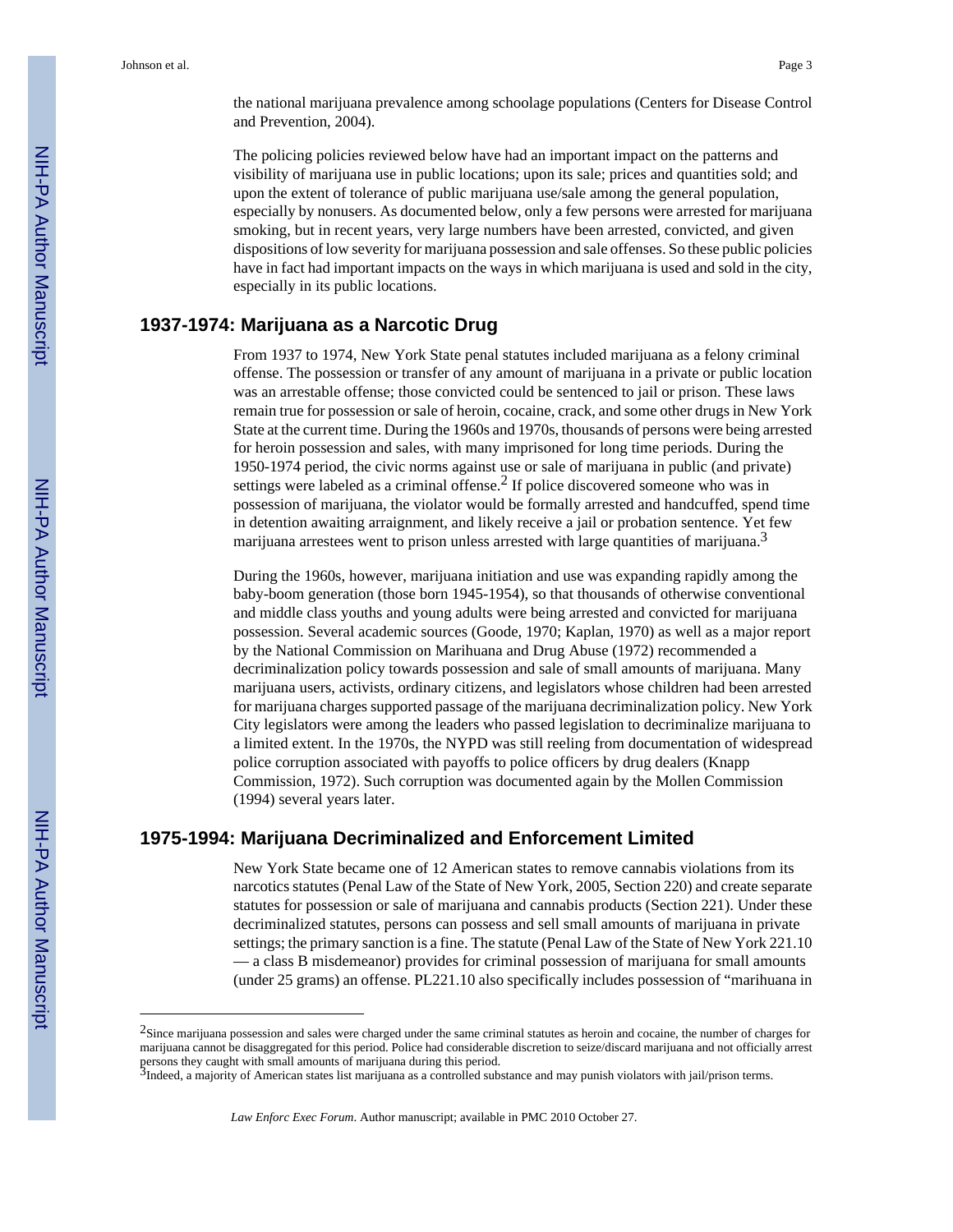a public place … and such marihuana is burning or open to *public view*" (e.g., smoking marijuana in public). Such activity was defined as an arrestable and criminal offense. Likewise, the sale of "marihuana … of an aggregate weight of two grams or less; or one cigarette containing marihuana" is a B misdemeanor (PL221.35). Conviction of a B misdemeanor is usually punished by a fine of \$100-\$500 because most marijuana arrestees after 1995 have been charged under 221.10—Criminal Marijuana Possession in the Fifth Degree (MPV) which could also indicate Marijuana in Public View. The ethnographic evidence from both police and arrested persons is that they have been caught smoking marijuana in a public place; usually only a part of a joint or blunt is seized as evidence and is typically less than 2 grams.

Ever since (1975-present), New York police rarely attempt to locate and "raid" homes or private locations,<sup>4</sup> except where multiple kilograms of marijuana may be held, or marijuana growing is alleged. Virtually all cannabis-related enforcement by the NYPD since 1975 has been directed at the possession or sale of marijuana in public places (e.g., streets, parks) or in quasipublic settings (e.g., storefronts, clubs, shopping centers, offices, bars, clubs).

This analysis necessarily relies upon legal statutes, terminology, procedures, and processing of marijuana cases by the NYPD and courts (these are more fully explained in the Appendix). An especially important distinction is between a Desk Appearance Ticket (DAT), which involves a criminal charge (such as MPV) and a C-summons, which is given for a wide range of other minor (noncriminal) code violations such as transit fare evasion, open alcohol containers, public urination, and trespassing—many of which were later to be called qualityof-life offenses. Both DATs and C-summons would appear similar to a recipient (as would traffic tickets); moreover both require the person to appear at a criminal court arraignment for disposition about a month later.

#### **Limited Marijuana Enforcement in New York City (1975-1995)**

During this period, enforcement against marijuana users or sellers was among the "lowest" priorities of the NYPD—in part because violent and property crime soared, homicides increased, and sales of heroin and cocaine expanded greatly (Blumstein & Wallman, 2006; Johnson, Golub, & Dunlap, 2006). Massive drug enforcement effort was primarily directed at heroin and especially at crack sellers during the 1985-1999 period.

Police officers had the discretion to stop marijuana smokers or sellers and discard their marijuana but not initiate the arrest process. To avoid possible corruption of (and payoffs to) police officers, NYPD policy also discouraged beat officers from making drug-related arrests, including those for marijuana (See Bratton with Knobler, 1996; Kelling & Coles, 1996; Maple, 1999). In 1990-1992, under 1,000 MPV arrests were recorded in the entire city (Graph 1). In the early 1980s, some rookie officers believed that they would be kidded by other officers if they arrested someone for a misdemeanor marijuana charge (McCabe, 2005).

Under decriminalization statutes, police enforcement of marijuana-related behaviors changed substantially. Marijuana offenses (especially smoking marijuana in public or MPV and sales of loose joints) in public places were very low-level (A and B) misdemeanors that were usually plead down to violations with the guilty person being fined. The police managers also chose not to arrest persons who committed the most common marijuana offenses—especially marijuana smoking—in public locations. Between 1975 and 1994, NYPD policy required that violations of Penal Law 221 were eligible for C-summonses when the person had proper identification and a radio check indicated no outstanding warrants or not wanted for a crime.

<sup>4</sup>Such police "raids" into private property remain common, however, for modest amounts of crack, cocaine, and heroin—when police have reasonable suspicion or court order to enter such private locations. Police raid marijuana growers and midlevel distributors when they can identify such key persons.

*Law Enforc Exec Forum*. Author manuscript; available in PMC 2010 October 27.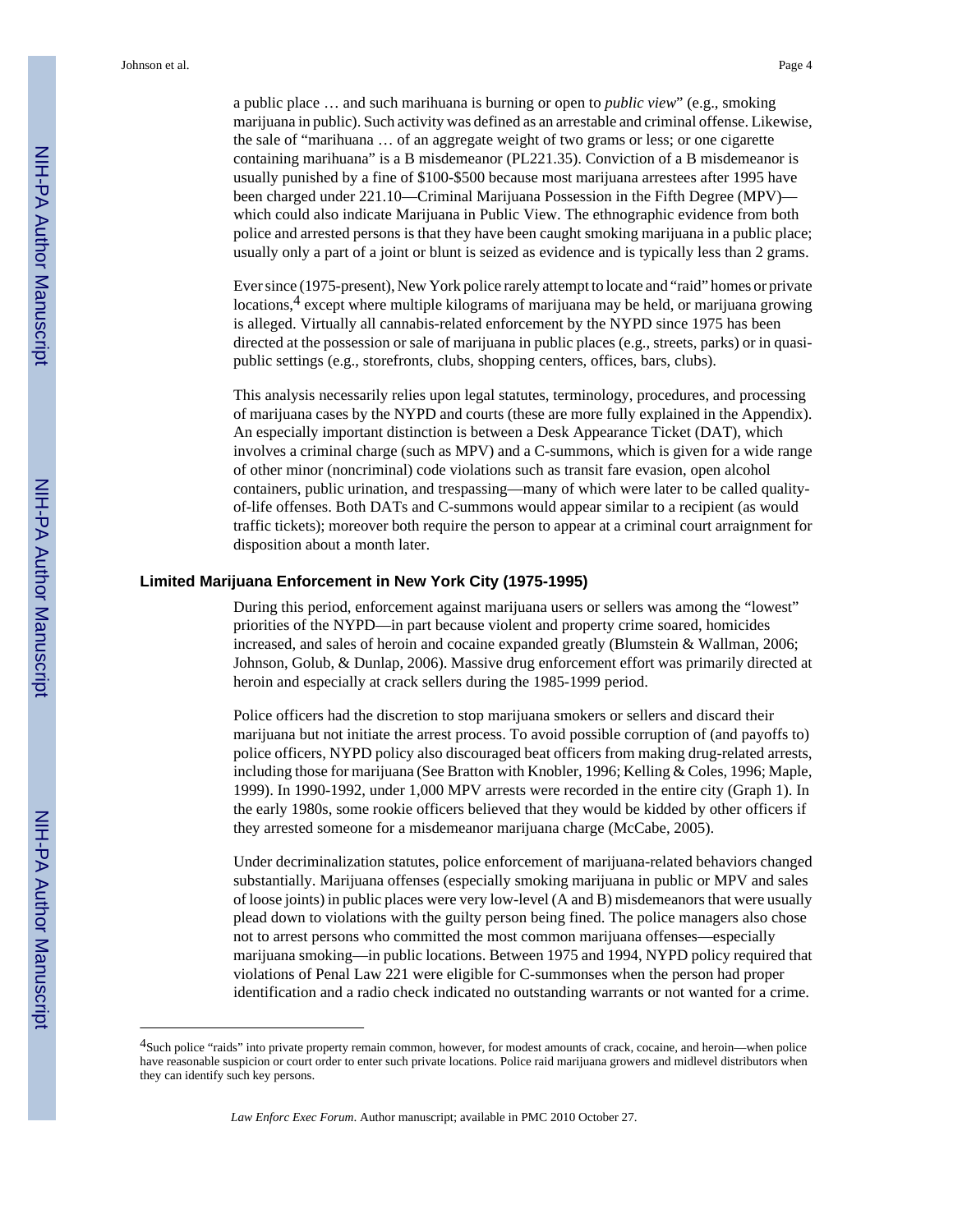Smoking in public and possession of more than 25 grams required an arrest, so did possession of 2 to 8 ounces (misdemeanor A). People violating these sections of the Penal Law did not qualify for C-summonses. Persons arrested for these offenses (MPV) were eligible for a Desk Appearance Ticket (DAT) upon showing proper ID, had no outstanding warrants, and were not wanted. Police policy sometimes permitted DATs to be issued for common misdemeanors (A) such as possession of up to 8 ounces. NYPD policy prohibited DATs for sale of any amount of marijuana of 25 grams or more.

The arrested person received a DAT. On a future date, the violator was to appear in a misdemeanor criminal court, typically received a disposition, was usually found guilty, was given an ACOD, paid a fine, or had another disposition. Persons receiving DATs are formally arrested, given a ticket at the precinct, and released but are not detained at the borough's central criminal court with detention facilities (see Appendix).

Police came to refer to DATs as "Disappearance Tickets" since only about half were ever answered; the "no show" violator was rarely sought out and/or punished. Compounding this was a requirement (in the 1980s and early 1990s) that arresting officers who issued DATs were still required to go to court, meet with a prosecutor, and provide an affidavit (a sworn criminal complaint) for court processing. These appearances by police officers were required before the return dates of the DATs and often were missed or forgotten, etc., leaving the DAT undocketed and unsworn and the defendant off the hook criminally (if they even appeared). The failure of the arresting officer to appear often meant that the judge dismissed the case. This was particularly the case with marijuana offenses because no other person was a complainant. Police and court procedures at the time often released marijuana sellers and smokers before the arresting officer was back on the street.

Many street-level marijuana arrestees receiving DATs rapidly discarded them and effectively ignored this type of sanction (Bratton with Knobler, 1998; Kelling & Coles, 1996; Maple, 1999). Only if the person was subsequently arrested for a misdemeanor or felony offense might the failure to appear and/or pay this marijuana-related fine become an additional charge against the offender, but this prior additional charge seldom increased the actual criminal sanction imposed by the judge.

From the perspective of high-ranking police officials and policy makers, marijuana users and sellers (and others arrested on misdemeanor B charges) were "pushing the envelope" (effectively challenging) the legitimacy of the civic norm by actively using and regularly selling marijuana in public locations. Indeed, this NYPD enforcement policy of issuing DATs against marijuana smokers and especially against street sales of loose joints and low-cost bags of marijuana was widely perceived as "not serious" by routine violators. The fines imposed by judges became an accepted part of "doing business" for marijuana sellers (Kelling & Coles, 1996). From the police and citizen point of view in the 1990s, Manhattan courts/judges were notorious for dismissing marijuana cases. When the NYPD tried to clean up Washington Square Park in the mid-1990s, hundreds of marijuana sellers were arrested for such sales but received sentences of nothing more than "time served" or at the most a nominal fine (the maximum was \$100 at the time) (Bratton & Knobler, 1998; Maple, 1999). The following suggests the possible consequences of very limited enforcement or limited sanctions for enforcing the civic norms based upon a prohibition policy towards marijuana. This created a great source of frustration for NYPD brass. An unwritten, but widely understood, police policy discouraged low-level marijuana arrests because the penalties weren't worth police time and the risks of corruption. As Figure 1 below demonstrates, very few MPV arrests occurred between 1980 and 1994.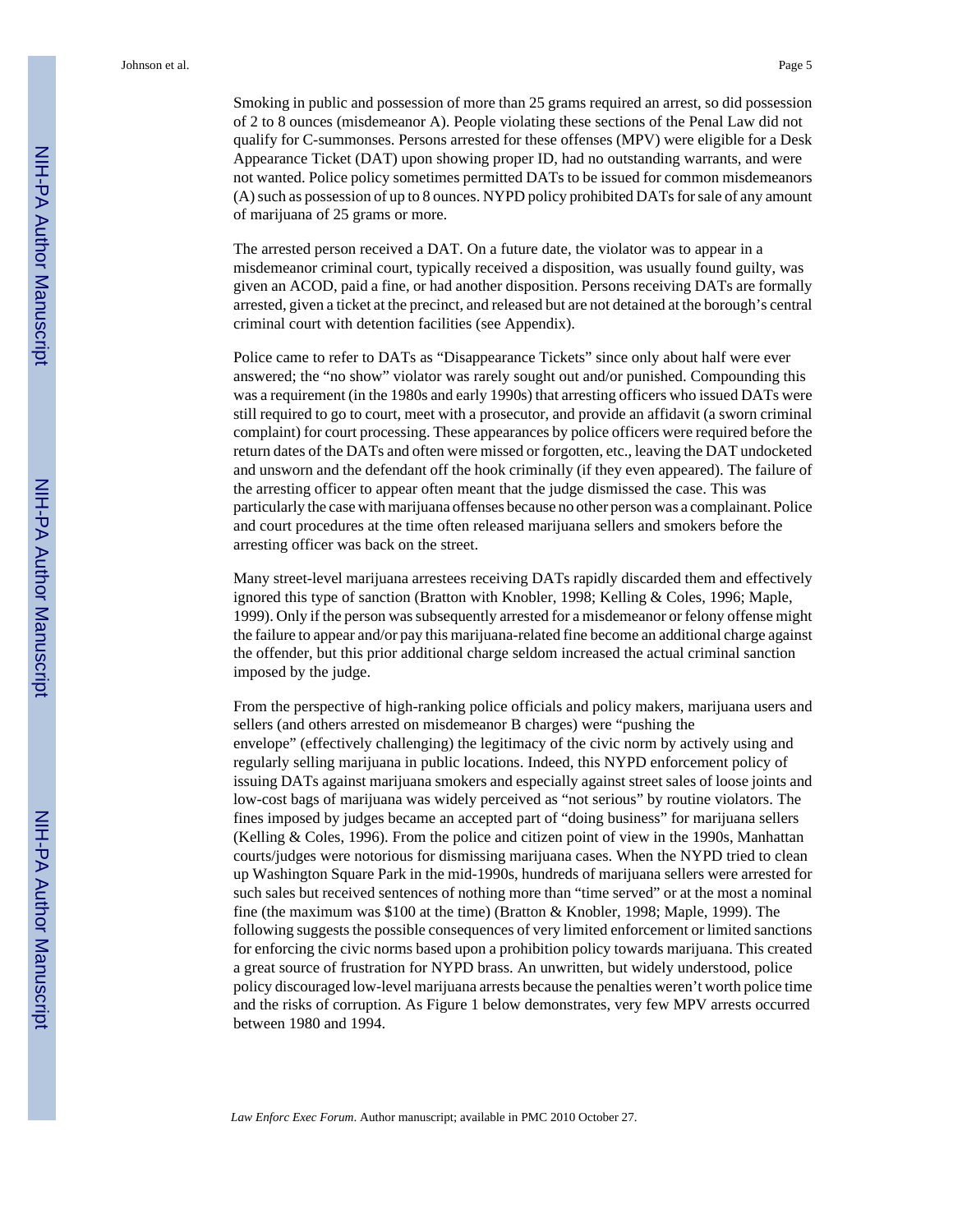The social visibility of marijuana selling and smoking expanded dramatically. A substantial growth in number of sellers of marijuana (many also sold cocaine and crack as well) in public locations occurred throughout the 1970s, 1980s, and well into the 1990s (Johnson, Golub, & Fagan, 1995). With the decline of the city's manufacturing sector that provided steady lowwage work, thousands of low-income persons, especially from minority backgrounds, were effectively unemployed—so selling marijuana was a low-risk and more profitable line of work for many (Johnson et al., 1990).

In the 1970s and 1980s, the proliferation of drug sellers in New York City effectively shifted the "effective" standards—so that the citizenry accepted the presence of marijuana sellers and ignored marijuana smoking in public locations. Thousands of young persons, who were usually excluded from legal jobs, chose to engage in marijuana (and other) sales as their primary occupational activity and major form of income generation. In addition, large numbers of African-American and Hispanic young persons sold marijuana in public places. Virtually every street in low-income neighborhoods and every city park had one to several persons selling "loose joints" (\$1) and "nickel" (\$5) or "dime" (\$10) bags of marijuana (and often other illegal drugs) (Johnson et al., 1990; Johnson, Golub, & Dunlap, 2006).

Around 1980, the civic norm had been substantially undermined by sellers—marijuana had become a commodity that was equally or more widely available in the street culture than alcohol or tobacco products. The more active sellers aggressively approached almost all passersby and hawked (invited them to buy) *loose joints*. Most nonusing citizens were often offered an opportunity to purchase marijuana by one or several sellers. Marijuana consumers could choose from among a large number of sellers; many sellers were available in the streets or parks, others in storefronts; some could be contacted for delivery. Marijuana users and sellers were also perceived as the least threatening among a much larger pool of hard drug users/sellers and criminal offenders in the city's street markets. Marijuana smoking and sales in public places was widely tolerated by nonusers and public policy makers—the latter had more serious problems to address.

In addition, West Indian immigrants, especially from Jamaica, and often claiming to be Rastafari, were especially effective at growing marijuana in the West Indies and importing large quantities of it into New York City, where they sold it through a network of storefronts to consumers (Hamid, 2002). Many other small stores permitted someone to sell marijuana from their space. These storefronts often presented a legal appearance (as beauty stores, bars, record shops, convenience stores), but marijuana sales provided most of their revenues and enabled marijuana sellers to pay much higher rents than regular commercial tenants. In marijuana argot, "storefront," meant a location where marijuana (and often other drugs) could be purchased, while a "store" referred to a legitimate enterprise with no marijuana/drugs available (Johnson, Golub et al., 2006).

All during the 1980s, levels of crime in the city continued to surge to new heights, led by the explosive number of crack sellers and users after 1985. By 1988-1992, crack sellers in public locations had greatly surpassed marijuana sellers in numbers; many sold both drugs (Johnson et al., 1995; Johnson, Dunlap, & Tourigny, 2000). Police enforcement was primarily directed against street-level crack sellers and crews and not at marijuana sellers. Although thousands of crack/cocaine sellers were arrested, jailed, and imprisoned, many more were sentenced to probation and/or mandated to drug treatment. Crews of crack and/or heroin sellers were often armed with handguns and other weapons; these groups effectively controlled whole blocks in some neighborhoods (Blumstein & Wallman, 2006; Johnson et al., 1990; Johnson, Golub et al., 2006).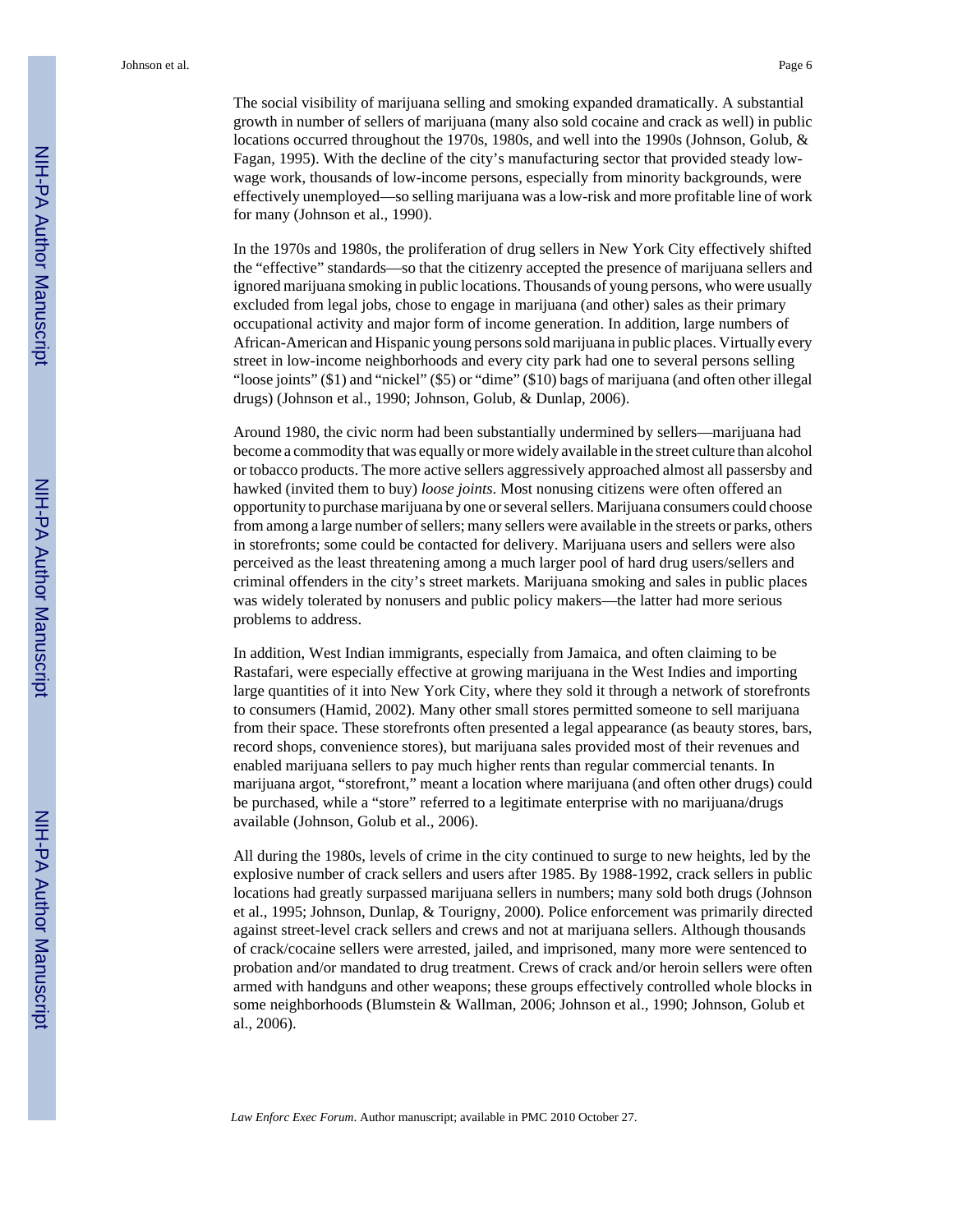From the perspective of many business elites and citizen groups, the perceived breakdown of civic norms was equated with public disorder and high levels of fear. New York City was alleged to be the "crime capitol," "murder capitol," and "ungovernable." David Dinkins became the first African-American mayor of New York City in 1988, yet crime rates and levels of disorder were so great in many neighborhoods that business and civic groups forced him to expand the number of police officers. The mayoral election in 1992 primarily focused upon which candidate could better control crime and rampant drug selling, especially in public settings. The incumbent, David Dinkins, was defeated by Republican Rudolph Giuliani (in a predominately democratic city)—because he promised to "take back the streets" from drug sellers and criminals and to improve the "quality-of-life" in the city.

#### **1995-Present: Marijuana Decriminalized, Public Users and Sellers Arrested**

Mayor Giuliani and his three police commissioners greatly changed the enforcement practices against all drugs and many other forms of criminal activity and a wide range of behaviors that violated civic and criminal codes.<sup>5</sup> Three important policy shifts in policing had especially important impacts upon marijuana users and sellers in public settings: (1) targeting drug sellers, (2) nuisance abatement, and (3) quality-of-life policing. The philosophy, planning, strategies, and their implementation have been delineated in several publications (Bratton with Knobler, 1998; Eterno, 2001,2003;Guiliani with Kurson, 2002;Kelling & Coles, 1996;Kelling & Sousa, 2001;Kerik, 2001;Maple, 1999;McCabe, 2005; NYPD, 1994,1999; Silverman, 1999, 2002;Wilson & Kelling, 1982). These zero tolerance policing policies, and especially their implementation, have also been severely criticized for disproportionately focusing upon minority communities, arresting and imprisoning thousands of poor minorities, violating individual rights, unnecessary stop/searches, and imposing severe sanctions for minor offenses (Amnesty International, 1999;Cohen, 1999;Cunneen, 1999;Dixon & Coffin, 1999;Flynn, 1999;Greene, 1999; Harcourt, 1998, 2002; Maher & Dixon, 1999;McArdle & Erzen, 2001;Spitzer, 1999). The existence of ethnic disparities in marijuana-related arrests and dispositions in New York City is documented elsewhere (Golub & Johnson, 2006).

Major policing initiatives confronted marijuana users/sellers. The NYPD developed at least 10 specific policies to combat major and minor crimes in the city. Three of these initiatives resulted in frequent police contacts and arrests of marijuana smokers and sellers in public locations: (1) suppression of street-level drug sellers, (2) nuisance abatement, and (3) quality-of-life policing. These policies were initially pilot-tested in a few precincts and then expanded to the entire police force in the city. This section also documents the massive increases in MPV arrests during the last half of the 1990s and into the 21st century.

#### **Suppression of Street-Level Drug Sellers**

The NYPD developed a range of strategies and tactics that targeted everyone selling illegal drugs in public settings. The NYPD Police Strategy (1994) No. 3: "Driving Drug Dealers Out of New York City," had the explicit goal of "driving open-air drug activity off the streets of targeted areas, then closing, and where possible seizing, the inside drug trafficking locations … to reclaim and hold geographical areas of the city with and for the people who live there" (Bratton with Knobler, 1998). This policy was vigorously and systematically implemented in the following decade. Tactically, NYPD undercover officers were, and are, excellent disguise artists, sometimes sporting tattoos, shaved heads, and even real dreadlocks. Organized squads are capable of making many buy-bust operations a day. The police also debrief many persons arrested for new leads about key persons, organizational structure, and

<sup>5</sup>This administration also instituted a variety of police activities, interagency collaborations, and private resources to enforce compliance with their version of civic norms—including controlling sidewalk vending, payment of transit fares, restoration of parks, gentrification of poor communities, traffic enforcement, etc.—that are beyond the scope of this article.

*Law Enforc Exec Forum*. Author manuscript; available in PMC 2010 October 27.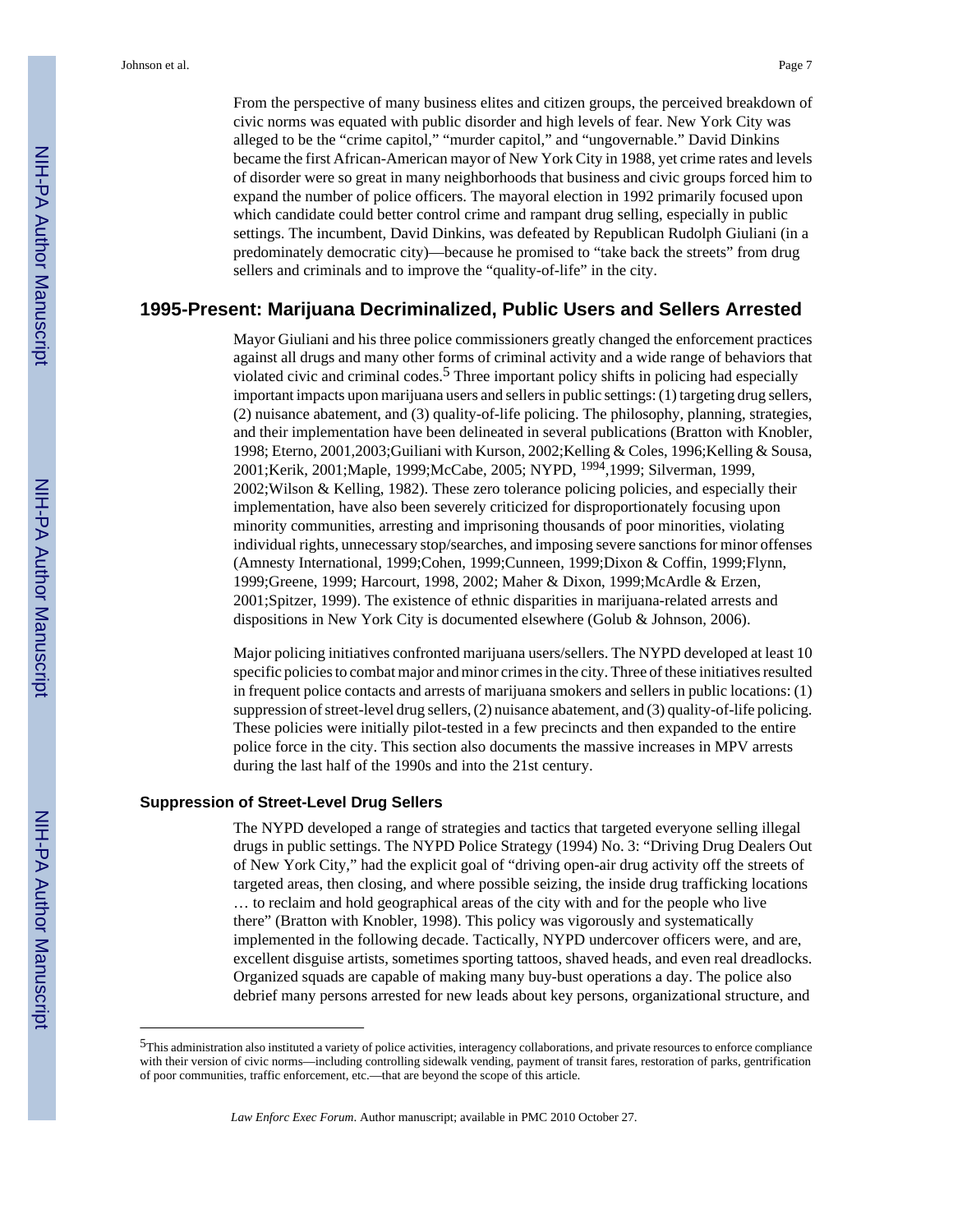descriptions of operations (Bratton with Knobler, 1998; Maple, 1999). The NYPD pursued a multidimensional approach: target the organization behind drug selling operations, target and close the locations where drugs are sold, and stabilize the location so that drug selling does not return to that area (McCabe, 2005).

The NYPD especially pursued and systematically dismantled businesslike crack distribution groups controlled by one or several persons in a given community (Curtis, 1998; Curtis & Wendel, 2000). Persons managing distribution groups and many of their coworkers were arrested and sentenced to several years in prison. The police presence remained heavy in particular blocks to prevent drug selling associated from re-establishing the business. These same tactics were deployed against marijuana selling groups as well, especially after 1995.

Furthermore, local businesses helped develop a Midtown Community Court to more severely sanction the persistent but low-level repeat offenders. This included many low-level marijuana sellers, fare beaters, and sex workers (Erzen, 2001; Kelling & Coles, 1996). Virtually all offenders were found guilty, and if they didn't have money to pay fines, they were required to perform community service work, attend treatment readiness programs, or some combination of the above. If repeat violators, they were often required to devote up to a week of community service—which interrupted their business dealings. Those not complying with community service sanctions were sent to jail in Rikers Island. Most regular marijuana sellers perceived these sanctions as serious (Golub et al., 2003).

#### **Nuisance Abatement**

The NYPD also aggressively used a little known law (NYC Administrative Code 2005, Title 7, Chapter 7) that targeted commercial establishments that permitted flagrant violations of laws and regulations. If the police could document that three or more sales of illegal drugs were made from a particular storefront, they could get a court order that allowed them to padlock (and put out of business) a commercial space for a up to a year or more—thereby depriving drug sellers of their known location and the building business owner of the rental revenue. The implementation of nuisance abatement appeared to have its greatest impact upon the large number of storefronts that were favorite sales outlets for West Indian marijuana sellers throughout low-income communities in NYC (McCabe, 2005). Closing such locations made it somewhat more difficult for marijuana consumers to purchase their drugs—since they could no longer go to a fixed location nearby. Closing these marijuana storefronts also made it somewhat more difficult for low-level street marijuana sellers to obtain wholesale supplies at a moderate cost, which would then be broken into smaller retail sales. Active closure of hundreds of storefronts also removed the appearance that marijuana sales from storefronts was quasi-legal; such closures may have made it somewhat more difficult, or take a consumer more time, to locate and purchase marijuana.

#### **Quality-of-Life Policing**

Efforts in the early 1990s to deter and punish persons who were evading payment of subway and bus fares (Kelling & Coles, 1996) was systematically developed into a police strategy designed to combat the perception of widespread disorder in public places—and to restore compliance with civic norms and public order. The overarching policy was referred to as quality-of-life (QOL); the NYPD had a major role for detecting, arresting, and punishing persons who committed a wide range of minor offenses. QOL policing focused on the public and visible, seemingly innocuous (or very minor) offenses like fare evasion, open alcohol containers, public urination, trespassing, marijuana smoking, and about 25 other (noncriminal) violations of the city's administrative codes (see Golub et al., 2003). Most QOL behaviors are generally victimless (e.g., no complainant would step forward to press charges).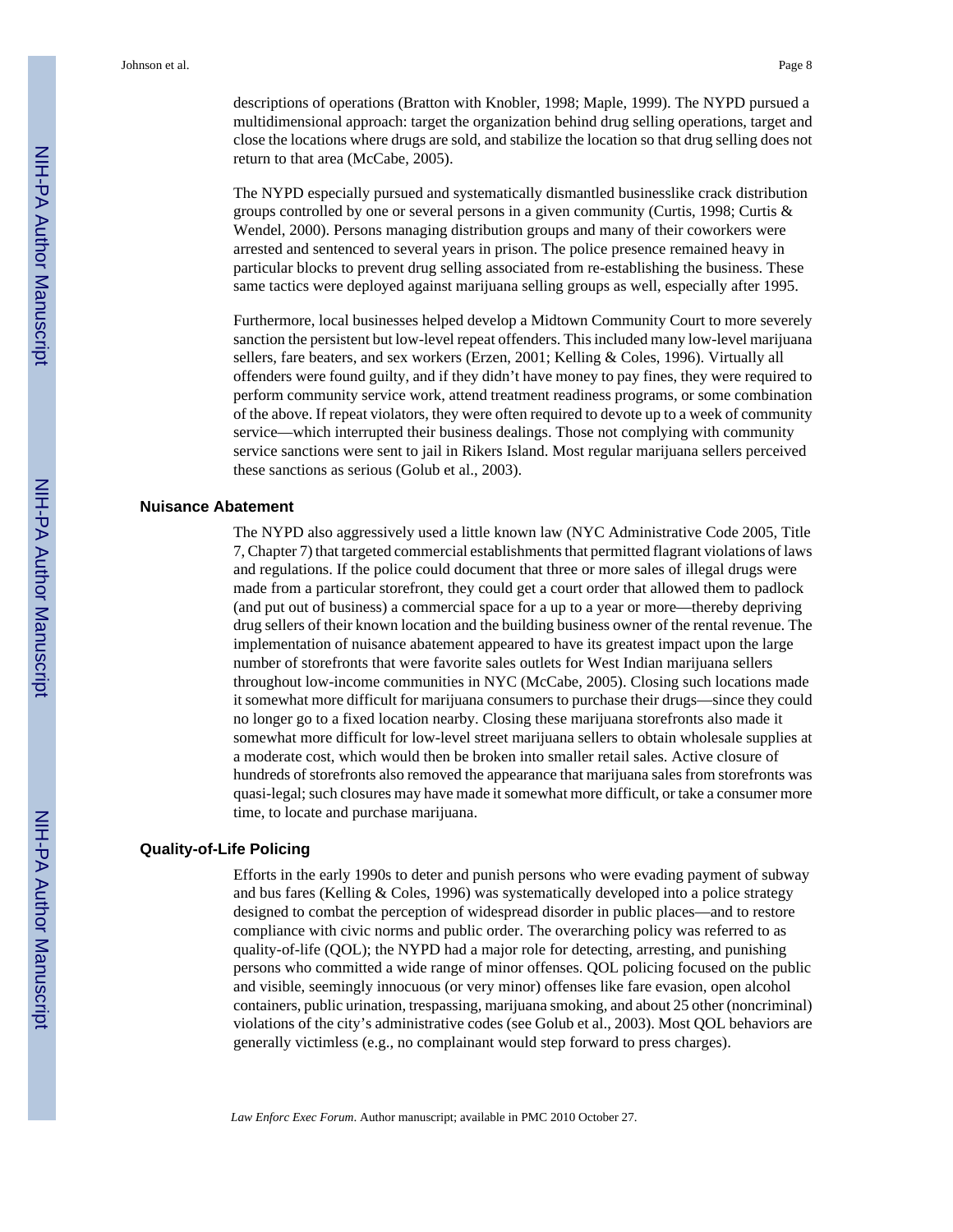Around 1995, the NYPD decided to stop issuing DATs and C-summonses (with a few exceptions), and instead to arrest and detain persons committing a range of misdemeanors and violations that were defined as QOL behaviors. In the streets and parks of New York City, police officers engaged in a wide variety of proactive crime prevention activities; both police and their critics have labeled these strategies as *zero-tolerance policing* (Bratton with Knobler, 1998; Eterno, 2001; Maple, 1999; McArdle & Erzen, 2001). Police observation of such QOL violations gives the police probable cause to stop the person, check the individual's identification, conduct radio checks for outstanding warrants, and search (pat down for guns or drugs) them for contraband or weapons while in the field. If no evidence of criminal activity is found (e.g., no guns, weapons, or illegal drugs), police are also authorized to conduct a radio

When nothing is found, the citizen is usually released without further processing. In addition, police officers—especially on bike patrols—have become very adept at identifying those smoking marijuana, seizing enough evidence for an arrest, and making arrests for marijuana smoking (possession) and minor sales. These bike patrol officers also stop and/or arrest marijuana "delivery" persons who use bikes to move rapidly around the city. A study found that over 90% of New York arrestees are aware of NYPD policies of arresting for these qualityof-life behaviors (Golub et al., 2003); half report reducing their involvement due to concern about being arrested. In addition, except for being younger, marijuana arrestees have nearly identical characteristics as those arrested for nondrug felony charges.

check of the person's identity and for outstanding warrents. They may also issue C-summonses

for many QOL violations and/or arrest and detain them.

#### **Changing Police/Court Procedures**

The NYPD also developed systematic procedures governing issuance of DATs for QOL offenses. A series of offenses that do not qualify for DATs because of legal or policy restrictions include those prohibited for offenses known as "precinct conditions." The precinct commander had discretion to determine whether certain offenses were particularly problematic and restrict issuing DATs for violations of these offenses. For example, unlicensed general vending is a problem for the midtown precinct. It is a violation (generally summonsable) in the Administrative Code, but it is rare that a person will get a C-summons for this offense in the midtown precinct. He or she is most likely to be arrested and processed through the system as a "live" arrest. QOL offenses quickly became part of the list of precinct conditions even though they did not appear on the official NYPD list of non-DATable offenses.

Another important consideration for enforcement policies is that NYPD significantly curtailed the issuance of DATs in 1998 after Officer Anthony Massimillo of the 67th Precinct was killed executing an outstanding warrant. His murderer was arrested the week before and was issued a DAT even though he had an outstanding warrant … the very one Massimillo was executing. For some reason, this murderer was allowed to leave police custody with a "disappearance ticket." After Massimillo's death, the DAT policy changed; virtually nobody gets a DAT today.

In addition, the District Attorneys' Offices, the NYPD, and the courts in New York City have worked hard over the years to streamline the arrest processing system. To cut down on costs and time in the system (for both the police and defendants), standardized affidavits were created. Every jurisdiction in the city uses what is known as the Expedited Affidavit Program (EAP). EAP is used for offenses that are "high volume" and contain simple language for preparation. Marijuana offenses are included in the EAP. With the combination of the EAP and no DATs, an officer can process a marijuana arrest in minutes (30-60 minutes). What used to take hours or days can now be done in a fraction of the time. With the official policy of the NYPD encouraging low-level enforcement and easy processing demands, officers are not hampered in making and processing QOL arrests. Indeed, they may enhance their records by making many MPV arrests.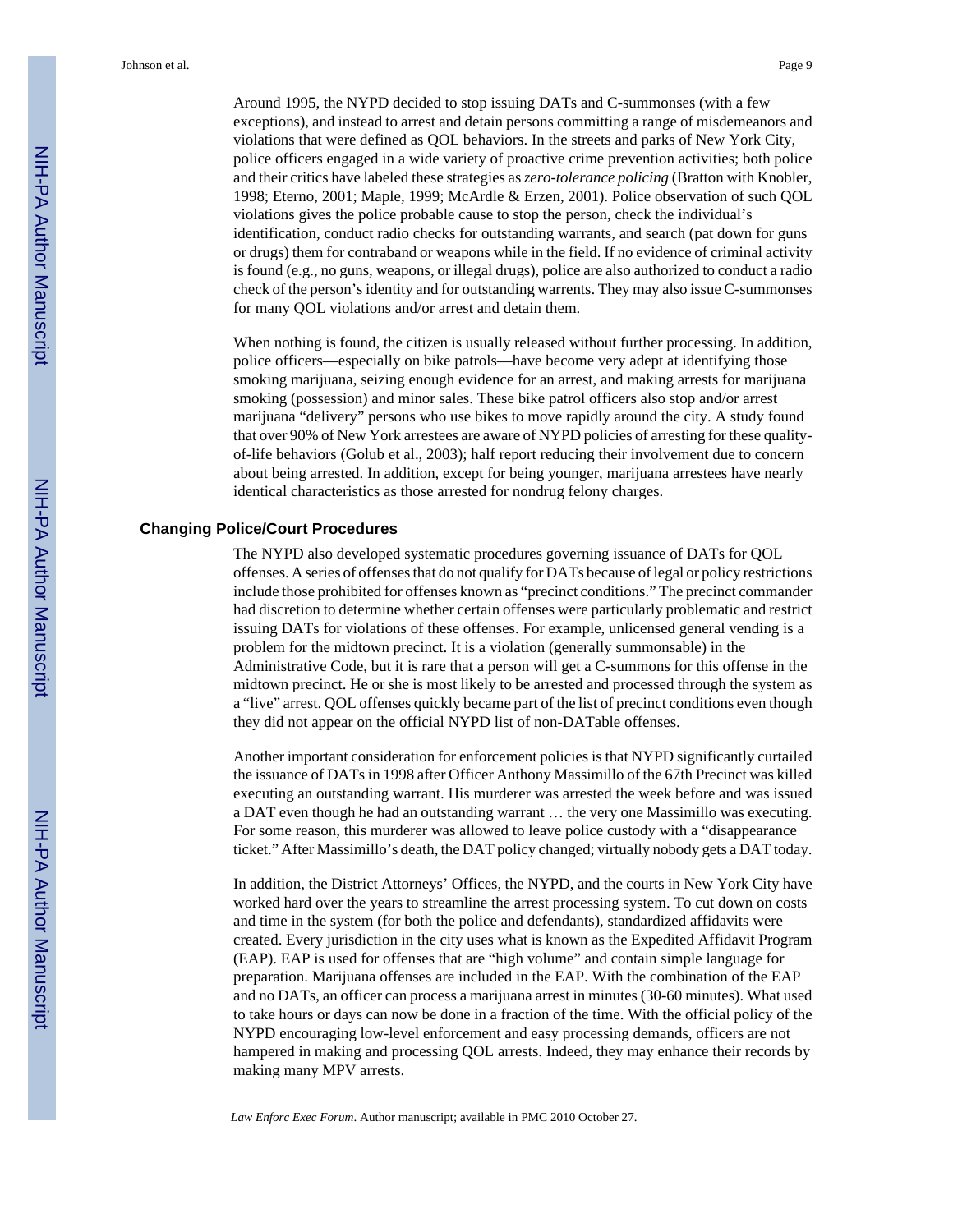Since 1996, the courts computerized their summons processing function. Now, if a C-summons is received by any criminal court in New York City, it is docketed. If the defendant does not appear on the return date, a warrant is issued for arrest. Even for the most minor encounter like a traffic accident, if a summons is not answered, a warrant is issued. During any subsequent encounter when a radio check is conducted by the police, the person will be arrested and taken to court on the outstanding warrant. Having the New York State criminal identification number (NYSID) and prior arrest information available will also make it possible for the warrant squad to rapidly locate and arrest a person for outstanding warrants.

#### **Arrest, Detention, and Arraignment Process**

Almost all QOL violators are now subjected to the entire arrest and detention process. This QOL policy was clearly intended to employ police powers of arrest to enforce compliance with a wide range of regulations, which defined *civic norms*, and to impose significant sanctions (but short of jail or prison time) upon persons who might violate them. These QOL behaviors included a wide range of morally offensive behaviors occurring in public places, ranging from fare beating (not paying subway/bus fares), trespassing, open alcohol containers, public urination, unlicensed vending, disorderly conduct, gambling, etc.—as well as all marijuana violations.

Under this new QOL policy, police officers were now required to arrest almost all offenders and detain and arraign them—including those contacted for smoking or selling marijuana in public locations. The main consequence of this change in arrest policy was that the vast majority of persons arrested for QOL violations—including arrests for marijuana smoking or selling even small amounts—now spend  $16-24$  hours<sup>6</sup> in detention, and many receive fines.

The arrest process involves suspects being taken into custody, handcuffed, escorted to the precinct house, formally booked for that (often noncriminal or misdemeanor crime) offense, transported to central courts, prior criminal record checked, and held in detention cells for several hours. They then appear before the arraignment court judge. For marijuana offenders, the typical disposition might be dismissal of charges, Adjudication in Consideration of Dismissal (ACOD), a fine of \$100-\$500, or time served—if the violator had no or minimal criminal history. Marijuana offenders might receive a community service sentence if they had a prior history of previous misdemeanor arrests. For offenders charged with felony possession or sales of large amounts of marijuana, those with prior felony arrests would likely face some jail or prison time or possible referral to a drug treatment program. These punishments are among the most minor and unimportant that judges issue. Moreover, the vast majority of marijuana arrestees have their case dismissed or ACOD, time served, or must pay a fine, so almost all arrestees perceive the punishment as relatively unimportant in their life.<sup> $\prime$ </sup> Persons who sustain an MPV arrest will be entered into the state's criminal history database (e.g., they provide fingerprints, arrest information, and gain a NYSID number and record). Many MPV arrests are subsequently sealed, *and if* the person is not subsequently arrested for other criminal offenses, then nothing will happen to him or her in the future. For those with prior arrests or convictions, however, the MPV arrest and disposition will be in their criminal history files.

For the vast majority of marijuana arrestees, the most important sanction and punishment was often the arrest-to-arraignment process. Arrestees usually spent 16-24 hours in police or court custody prior to release—this experience was designed to be quite unpleasant. The food and

<sup>6</sup>Despite a court order agreeing to a 24-hour window between arrest and arraignment, the *New York Times* (2/2/2006) reports that nearly one-third of arrestees spend more than 24 hours in detention before arraignment.

<sup>7</sup>A forthcoming report (Golub, Johnson, & Dunlap, in press) will systematically document trends in arrest charges, dispositions, and ethnic disparities among marijuana-related arrests in New York City during 1980-2003. See the Appendix for definitions of these dispositions.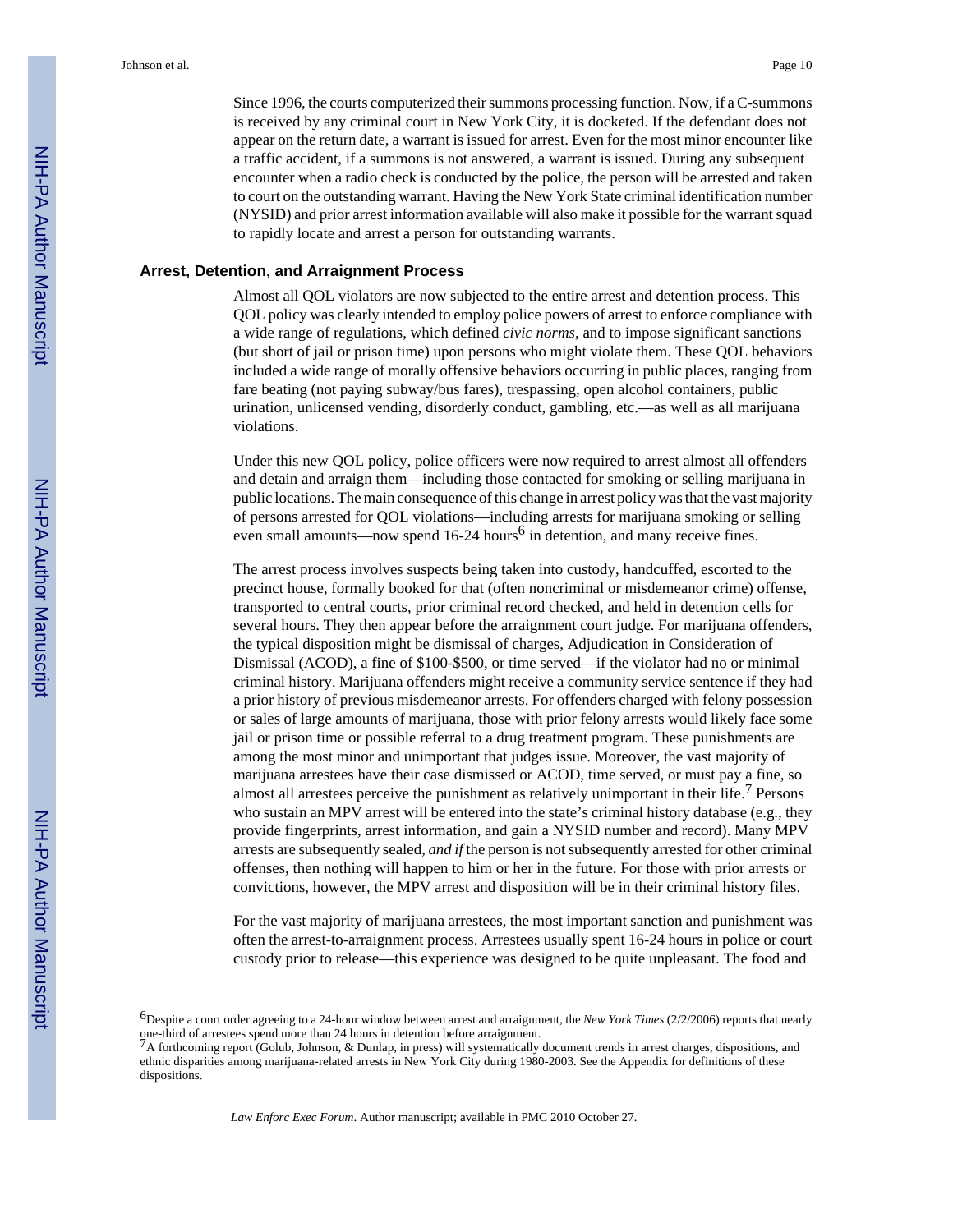water was limited and bad; toilets had limited privacy; hard benches provided seating for only about 10 persons, so many needed to sit/sleep on concrete floors. The detention cells were often overcrowded and shared with a wide range of offenders who were often smelly and unkept. Legal representation was limited, and guilty pleas meant the most rapid release.

Although little noted (and official data is never released), important exceptions are made to the policy of "arrest and process every violator" under QOL policing. Persons taken into custody for marijuana violations (and other QOL offenses) may often be issued DATs or Csummonses at the precinct *if* they meet the four following criteria: (1) they have positive identification and a permanent address, (2) record checks indicate that they are not on a misdemeanor recidivist list (maintained by the department), (3) they have no outstanding warrants (unanswered C-summonses or DATs), and (4) they appear respectful to police and their authority. In addition, marijuana violators under age 16 are processed as delinquents and are released to their parents (NYS Family Court Act, 2005). Persons ages 16 and 17 will likely be arrested and sent to central booking. While avoiding transport to and detention at central booking, persons receiving DATs or C-summonses must subsequently appear at the criminal court and pay any fines levied. Persons receiving such C-summonses are not included (but those with DATs are included) in the arrest statistics presented below.

Marijuana-related violations remain commonplace; persons smoking blunts or joints in public settings are much easier for the typical police officer to locate, stop, and arrest. Officers can maintain their number of arrests and possibly gain some overtime pay as well—although not as much as in previous years.

#### **Trends in Marijuana Arrests in New York City**

There has been a substantial decline in serious crime (e.g., robbery, homicide, burglary, etc.) in New York City (FBI, 2005). Figure 2 also shows that arrests for heroin in New York City declined from about 38,000 to 28,000, and cocaine/crack arrests declined from 40,000 to 20,000 between 1995 and 2002 (OASAS, 2003). While thousands of persons are arrested and arraigned for minor crimes and violations under the QOL policy, few of these are sent to jail. As a partial result, the average inmate population at the city jails has declined significantly from over 20,000 in 1990 to about 14,000 in 2005 (NYC Department of Corrections, 2005). Nevertheless, marijuana arrests soared in the late 1990s.

Figure 3 shows important increases in controlled substance (e.g., heroin, cocaine, crack) arrests throughout the 1980s but a substantial decline from 1998 (85,000) to 2003 (52,000). Likewise, a steady decline in nondrug felony arrests occurred between 1989 (105,000) to 2003 (67,000), but QOL enforcement dramatically increased the number of nondrug misdemeanors from 1989 (85,000) to 1997 (141,000) but with steady declines into 2003 (117,000).

Of most importance to this article is the dramatic rise in MPV arrests. In 1990-1992, under 1,000 arrests occurred, but MPV arrests dramatically increased by 2000 to 51,000 and then exhibited a modest decline by 2003 to 39,000. Note that the number of other marijuana arrests has remained at 10,000 or less per year—so there were no major increases in arrests for marijuana sales in the 1990s when compared with the 1980s. In the early 2000s, marijuana arrests have constituted over 15% of all arrests in New York City and over 40% of all drugrelated arrests (data not presented). In the 2000s, 80-90% of the marijuana arrests have been for MPV. Virtually all of the increase has been due to arrests for 221.10 (marijuana smoking) under QOL policing.

The reasons for the declines in marijuana arrests since 2000 are less clear. Some proportion of the decline may also be due to marijuana smokers being more careful to conceal their consumption activity when in public settings or to avoid such settings. Another reason may be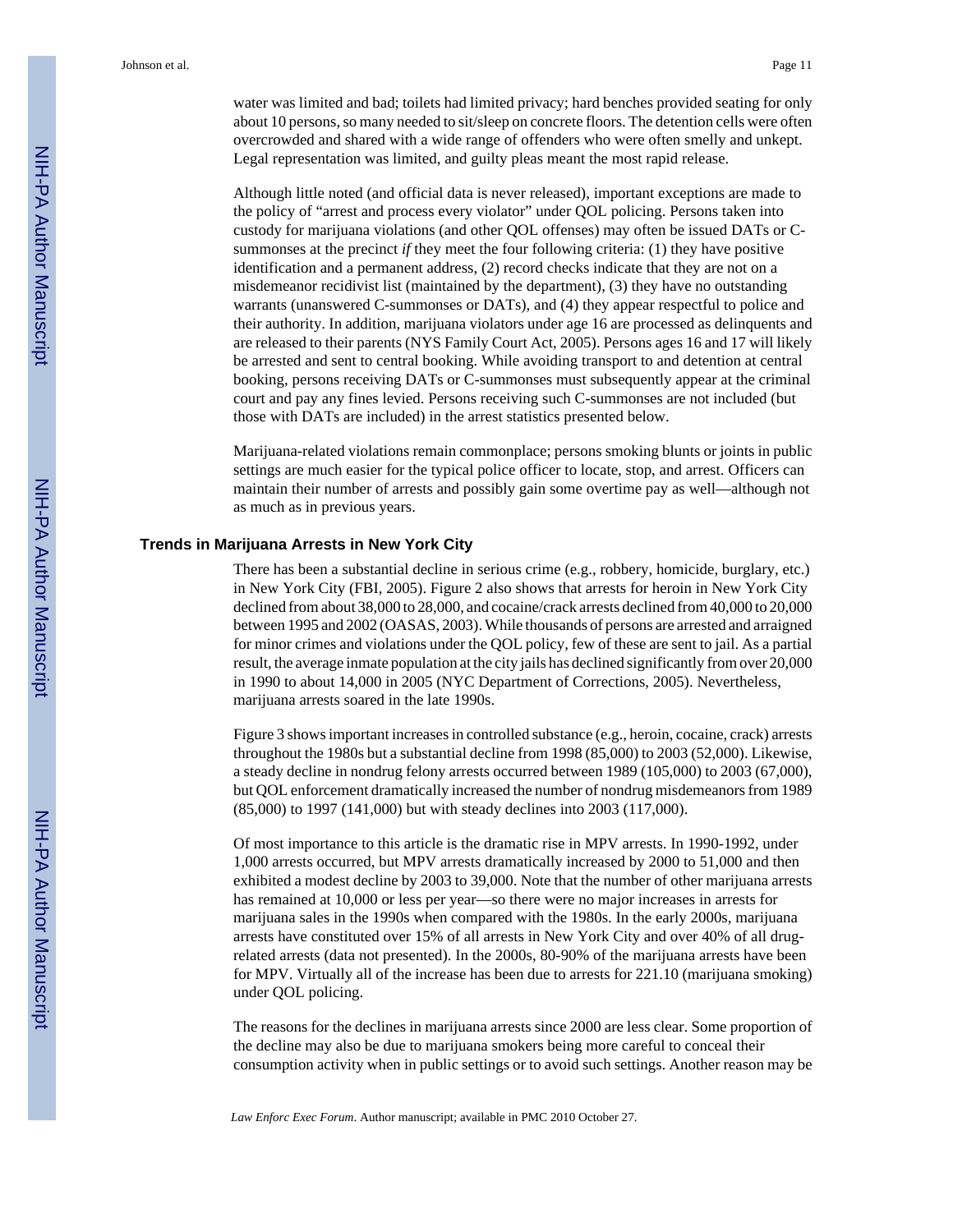modest shifts in the allocation of police resources to security and counterterrorism details. The NYPD management is aware that narcotics and other police officers were targeting the "low hanging fruit," of which MPV arrests are very common. While the current administration reports seeking to reverse the trend of many MPV arrests, efforts to focus police resources on controlled substance offenders (e.g., heroin, crack, and cocaine) often results in discovery of marijuana smoking or possession.

## **Impact of Marijuana Enforcement in the 2000s**

The proactive policing of marijuana smoking and sales has had a variety of outcomes that cannot be documented with any existing hard data—but it reflects the widespread impressions among thousands of nonmarijuana-using New Yorkers. This includes changes in public behaviors of marijuana users, marijuana sellers, and marijuana markets. It also summarizes the response of city officials and even the anti-marijuana prohibition groups in the city.

The most important outcomes often lack hard data. This is both because police do not keep such data and the phenomenon of interest would generate no (zero) official statistics. That is, to the extent that blunt and marijuana smokers are complying with civic norms and consuming in private locales—making private transfers—these would generate no arrests or "stops" that could be counted. Rather, the following draws upon the authors' observations of changes in the New York City street drug scene over three decades and cites appropriate publications. The following constitutes a summary of how the effects of enforcing marijuana-related civic norms have influenced marijuana and blunt subcultures. The listing below includes the more important conduct norms followed by blunt and joint users to evade detection by police and/ or potential conflict with disapproving nonusers especially in public and quasi-public settings.

#### **Changes Among Marijuana and Blunt Users**

Blunt and marijuana users are keenly aware that police are arresting and processing persons for marijuana smoking and possession of joints/blunts (Golub et al., 2003; Golub, Johnson, Taylor et al., 2004). Few users report reducing their marijuana consumption due to the possibility of police contacts; although, they may change the locale of use. Marijuana use rates in the city appear close to or below the national averages and probably haven't changed greatly in the past decade (ADAM, 2003; Golub et al., 2003; Golub, 2005; Golub, Johnson et al., 2005). They prefer to use in private settings, sessions, and/or at parties (Dunlap et al., 2005; Dunlap, Benoit, Sifaneck, & Johnson, 2006). Probably most blunt/marijuana consumption occurs in private settings. A minority of users limit their blunt or joint consumption only to private settings and so comply entirely with civic norms (Johnson, Ream et al., in press).

On various occasions, most blunt/marijuana users expect to and actually participate in consumption episodes in public or quasi-public settings. They seek out public settings to consume marijuana/blunt that are relatively secluded from or set apart from observation by passersby. They systematically attempt to conceal their marijuana/blunt use in public settings from (nonusing) observers by moving around in public settings, attempting to mask the marijuana smell by using tobacco, integrating their marijuana use among others smoking tobacco, consuming small to moderate amounts of marijuana in a short time period, and scanning the physical environment for police or suspected undercover officers (Johnson, Ream et al., in press). As a major outcome of active enforcement, these concealment efforts by persons using joints and blunts in public settings mean that their public consumption is less visible and observable to the ordinary citizen than was common in New York City in the early 1990s. They appear to passersby to be complying with marijuana-related civic norms—even when not doing so.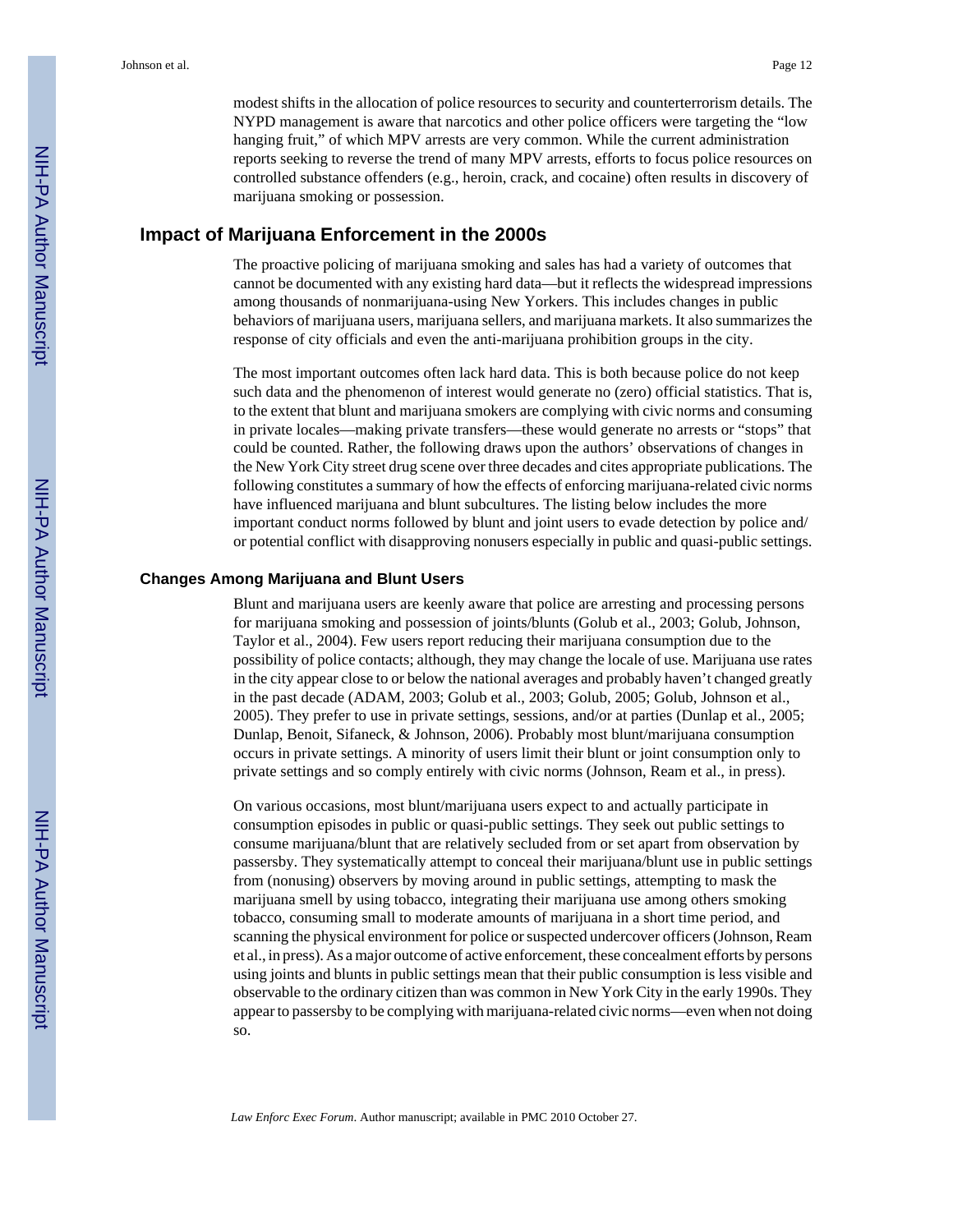#### **Changes Among Marijuana Sellers in Public Settings**

Police resources have also targeted marijuana street-level sellers and storefronts for over a decade (McCabe, 2005). The threats of arrest and skillful tactics by police (via bike patrols, undercover officers, buy/bust tactics) have targeted street marijuana sellers and delivery services. These enforcement policies are designed to reinforce the civic norm (no marijuana sales in public locations) and appear to substantially change where and how marijuana is used and sold in New York City. The public policies reviewed above appear to have altered the subculture norms and sales tactics followed by marijuana sellers in 2005, especially in public settings.

Marijuana sellers are highly aware that police are arresting persons for marijuana sales; many have been stopped and/or arrested (probably for possession rather than sales). They maintain a much lower profile in public locations than in the 1980s. They rarely approach or aggressively hawk their wares to unknown passersby. They appear less numerous in public locations than in the 1980s. They rarely sell to someone they do not know. They primarily sell to former customers and/or to those personally referred by regular customers. Many (former) marijuana sellers appear to function as middlemen, buying marijuana for purchasers who do not have connections with a seller. Public transactions are arranged to appear as typical exchanges of pleasantries between the purchaser and seller/middleman. Public transactions may occur in a secluded area that is not too visible to passersby (or to police). Most "storefronts" from which marijuana was routinely sold in the 1980s have been padlocked and closed for good. These stores now sell legitimate products (McCabe, 2005).

The more organized marijuana sellers prefer to develop delivery services and charge minimum delivery prices—which are considerably higher than previously charged by street sellers. Such delivery services are beneficial for both seller and buyer because they make transactions in private locales (usually the purchaser's home or business) where typical retail transactions are legal. Cell phones and beepers are typically used to make arrangements for purchases. Designer and high-quality marijuana is sold at high prices (around \$50 for two grams or more) to selected customers but usually by delivery service (Sifaneck, Johnson, & Dunlap, 2006; Sifaneck, Kaplan et al., 2006). Purchasers may have more difficulty locating marijuana sellers and may have fewer suppliers from which to choose when seeking to purchase marijuana. Locating marijuana sellers in street markets is more difficult; an unknown purchaser will usually have to purchase through a middleperson. Relatively few marijuana sellers operate only from their household, where the purchaser comes to make marijuana purchases.

#### **Changing Perceptions About the "Marijuana Problem" Among City Officials and Citizenry**

Compared with drug markets about 1990, the social visibility of illegal drug sales and use (including marijuana and blunts), especially to nondrug using citizenry, has dramatically diminished in New York City. Active drug sellers and users of marijuana/blunts currently follow etiquettes that allow them to remain relatively "invisible" to nonusers (Johnson, Ream et al., in press). Citizens and passersby in the 2000s rarely receive unsolicited "offers" to purchase marijuana or illegal drugs. This large pool of nonusers who remain unaware of marijuana use/sales in public settings means that a political demand for further suppression of marijuana selling appears to be in remission. No clear and identifiable constituency in the city clearly promotes harsher enforcement or targeting of marijuana users. Few public policies are specifically targeted upon marijuana/blunt users or sellers, other than those reviewed above. Other than its responsibilities for enforcing existing laws and order maintenance, the NYPD and mayor's office does not have a strongly anti-marijuana ideology. Indeed, the current mayor, Michael Bloomberg, admits to enjoying marijuana as a young adult ("You Bet," 2002), but his administration has consistently supported QOL enforcement against marijuana smokers and sellers and proclaims substantial success in reducing both serious crime and minor offending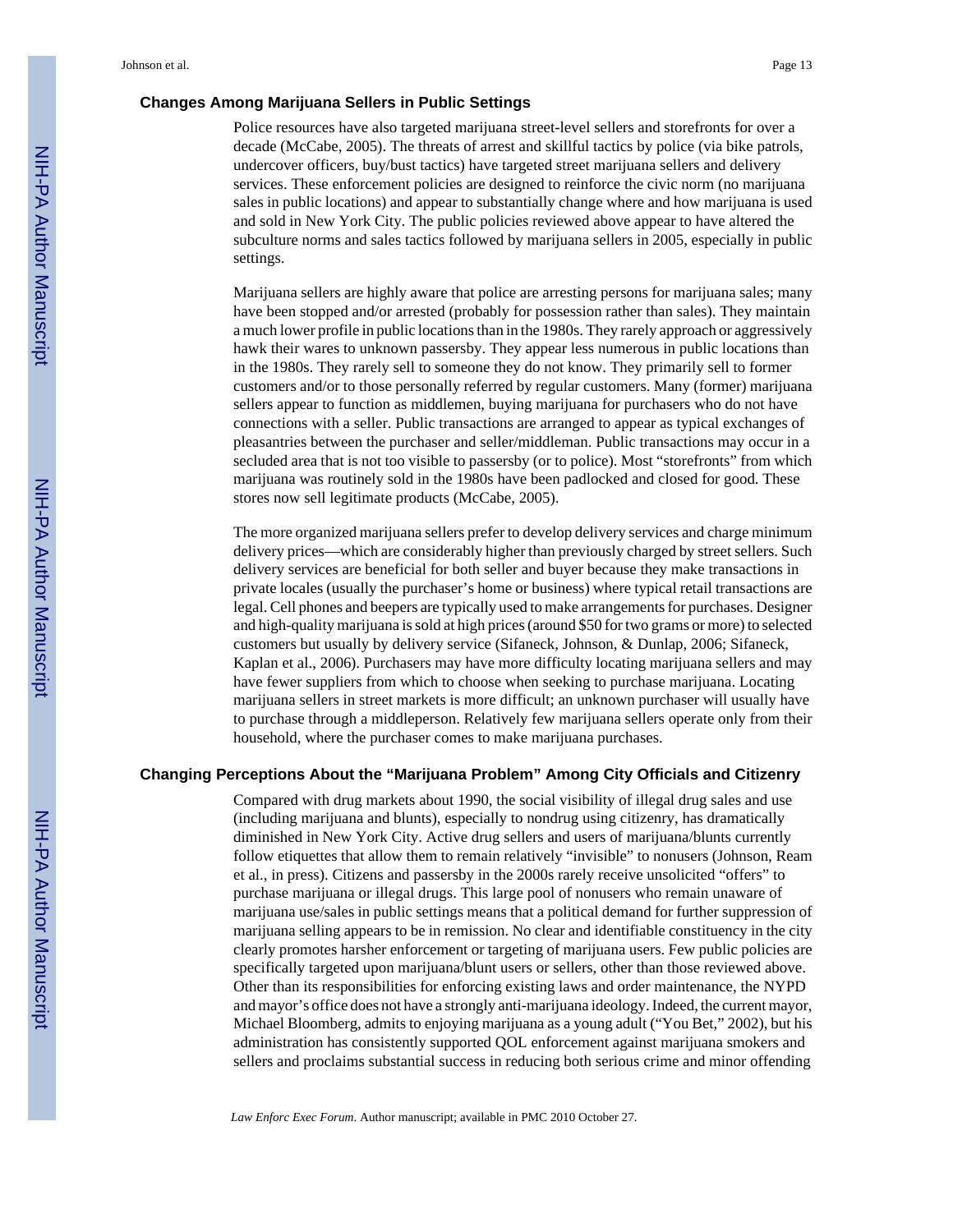("Quality of Life," 2001; "Mayor to Keep," 2006). On an ideological level, marijuana enforcement is as (un)important and is often equated with farebeating, drinking alcohol in public, disorderly conduct, trespassing, and other QOL behaviors.

The mayor, good government elites, and many other constituencies appear satisfied that current city policies are "doing well enough" in the fight against crime. Marijuana use/sales indicators (of arrest and prevalence) are only one of the many crime indicators that "look good" and are "going down." Officials appear to interpret this data as meaning that the marijuana use/sales can remain a low priority for city officials (even though the absolute number of marijuana arrests remains high).

#### **Limited Opposition to Marijuana Enforcement Policies**

New York City is also a central location of persons and organizations that help finance and provide intellectual leadership for the anti-marijuana prohibition in America. A Hedge Fund financier, George Soros, provides substantial funding for organizations that oppose marijuana prohibition. He largely funds the Drug Policy Alliance (led by Ethan Nadelmann) and helps support other pro-marijuana organizations in New York City and elsewhere. This leadership and funding has sponsored many referendums for medical marijuana and legislative reform, mainly in western states but also in New England. Significantly, these groups have not focused upon advocacy for medical marijuana in New York State, nor have they been successful in challenging or changing the city's police enforcement policy.

In a political sense, opposition to police enforcement policies has rarely focused upon marijuana arrest policies. Political leaders from the large and politically influential African-American and Hispanic communities have been united and vigorously opposed to what they consider to be zero tolerance policing and court outcomes that result in racial profiling and ethnic disparities in arrests, court processing, and especially incarceration (McArdle & Erzen, 2001). This includes police tactics of stopping, questioning, and possibly searching persons for guns, knives, and drugs in the streets; police disproportionately stopping African-American drivers and youths, and sentencing policies that incarcerate hundreds of minor actors in the drug trade for lengthy prison sentences. Yet, these minority political leaders have not specifically objected to police enforcement directed against marijuana smokers even though a majority of MPV arrestees are minorities (as is the case for other crimes).

Likewise, potential constituencies of white and middle class marijuana users may quietly oppose tough marijuana enforcement policies, but very few are active politically in efforts to change laws or enforcement policies in New York State. These pro-marijuana (antiprohibition) user and policy groups have been unable to mobilize politically to bring about changes in marijuana legislation and/or change in enforcement practices in New York City. While a sizable number of marijuana/blunt users organize a "legalize marijuana" rally every May Day. In recent years, they must obtain city permits to march down Broadway to Battery Park. Organizers agree not promote the use of marijuana at the event; the number of participants has dwindled in the 2000s.

### **Conclusions**

The changes in policing appear to have largely succeeded in bringing about routine compliance with the civic norms of no marijuana smoking or sales in public places, but it took almost a decade of sustained enforcement to bring about such compliance. By 1999, the vast majority of arrestees were aware that police were targeting marijuana smoking and street sellers for arrest and punishment, and half of those involved indicated reducing their involvement (Golub et al., 2003). Even among marijuana users claiming no arrests, virtually all are aware that police are searching for and arresting persons for marijuana smoking, possession, and sales.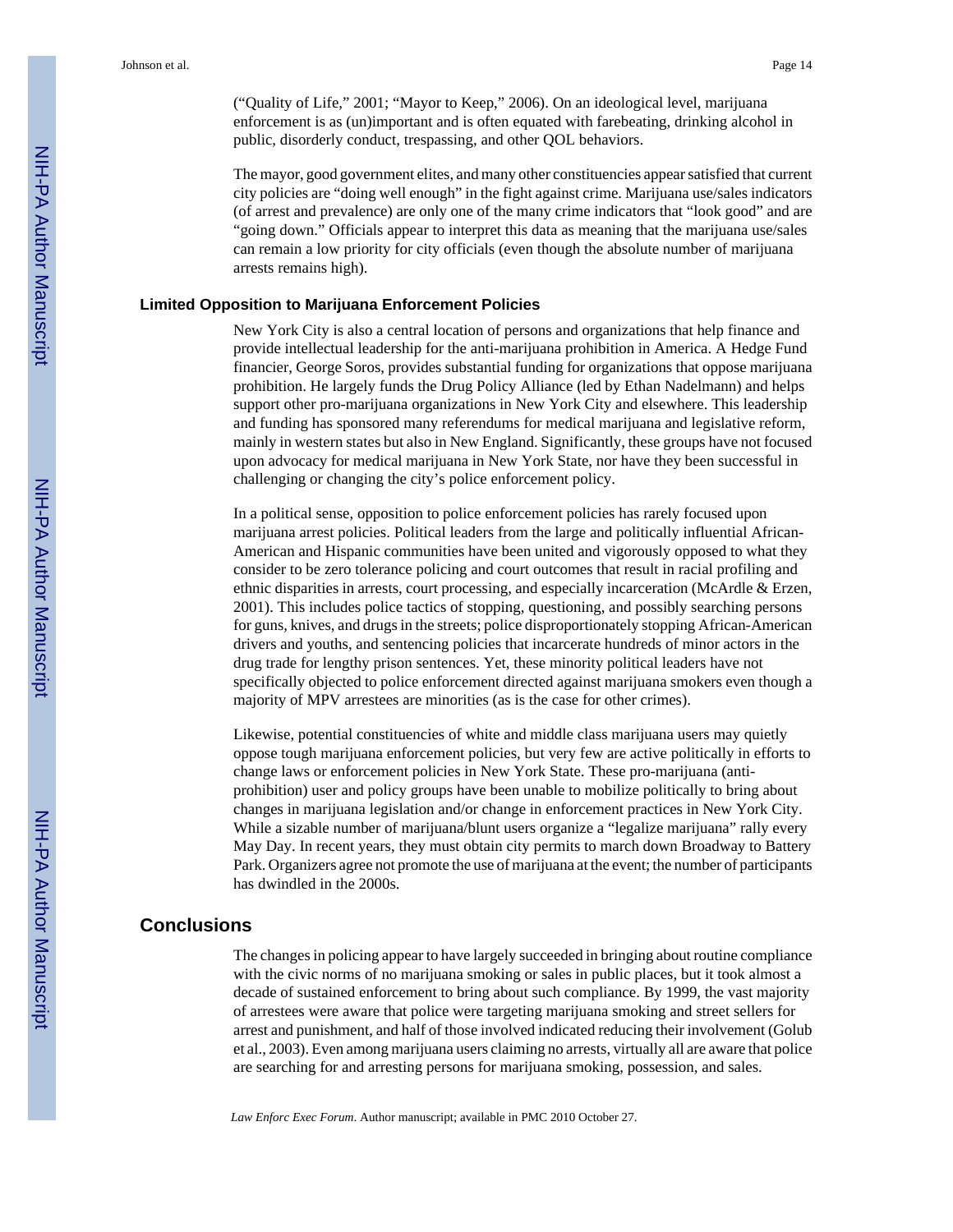Regardless of gender, ethnicity, and age, most marijuana users report following etiquettes that limit their marijuana consumption to private locales or taking steps to evade detection by police (Johnson, Ream et al., in press). In the 2000s, consumers appear more careful to conceal their marijuana smoking in public settings from passersby and police (Dunlap et al., 2005; Sifaneck et al., 2005).

Marijuana sellers are much less visible in public settings. Sellers no longer approach or aggressively sell their product to passersby and citizens—as was common in the 1980s. Many sellers may function as middlepersons between buyers and sellers. Marijuana delivery services are much more common. Even when they are present in public locations, marijuana sellers and delivery persons seek to blend into conventional activities and appear to be complying with the civic norms—even when they are engaging in transactions.

While the policing and enforcement activities delineated above appear to have restored compliance with civic norms of no marijuana use or sales in public locales (as perceived by institutional elites), the focus of this article has neglected important drawbacks associated with such policing policies. Other articles (Golub, Johnson, & Dunlap, 2006,in press) will document important ethnic disparities in the role of marijuana arrests and dispositions. Large numbers of marijuana smokers arrested on MPV charges have accumulated first (and possibly subsequent) arrests that are now included in the state criminal history files—they have NYSID numbers and fingerprints stored in electronic files. Although most MPV cases are probably sealed, those who are subsequently arrested for other minor charges or felony crimes will be more easily identified and begin building a criminal record.

The perceived success of QOL policing towards marijuana users/sellers in public settings and the absence of an organized opposition targeting police policies of arresting large numbers only for MPV in public settings has become well institutionalized in New York City. Continuity in the current marijuana policy for the remainder of the 2000s is most likely, given the current popularity of QOL policing, citizen satisfaction with low crime rates, and a lack of concern or organized opposition about the drawbacks of these policies. Such changes would likely require marijuana users to maintain relative compliance with civic norms but reducing the harms and potential harms of gaining a criminal record among those contacted or arrested by police. Any future changes in marijuana policy and its enforcement would need better information about the pros and cons of such enforcement and more sustained opposition to current policies by the city's many blunt and marijuana users.

#### **Acknowledgments**

This analysis was primarily supported by funding from the National Institute on Drug Abuse, "Marijuana/Blunts: Use, Subcultures and Markets" (1R01 DA/CA13690-05), and by other NIDA projects (R01 DA021783, R01 DA009056, T32 DA007233), and the Marijuana Policy Project. Points of view and opinions expressed do not necessarily reflect the positions of the funding agencies or sponsoring institutions. The authors acknowledge with appreciation the many contributions to this research of Ellen Benoit, Ricardo Bracho, Flutura Bardhi, Anthony Nguyen, and Doris Randolph.

# **Appendix: Definitions and Criminal Justice Processing of Marijuana Arrests Followed by New York City Police Department, 1995-present**

Developed in conjunction with James McCabe, PhD, Department of Criminal Justice from John Jay College of City University of New York, 2004. Although the following definitions are little known by civilians, most of the definitions and procedures are covered during police academy training (and more details are provided in the *NYPD Patrol Guide §* 208-227).

The focus is upon Marijuana Possession in the 5th Degree (221.10), which is abbreviated MPV —and is a B Misdemeanor in New York State Law. MPV is by far the most common arrest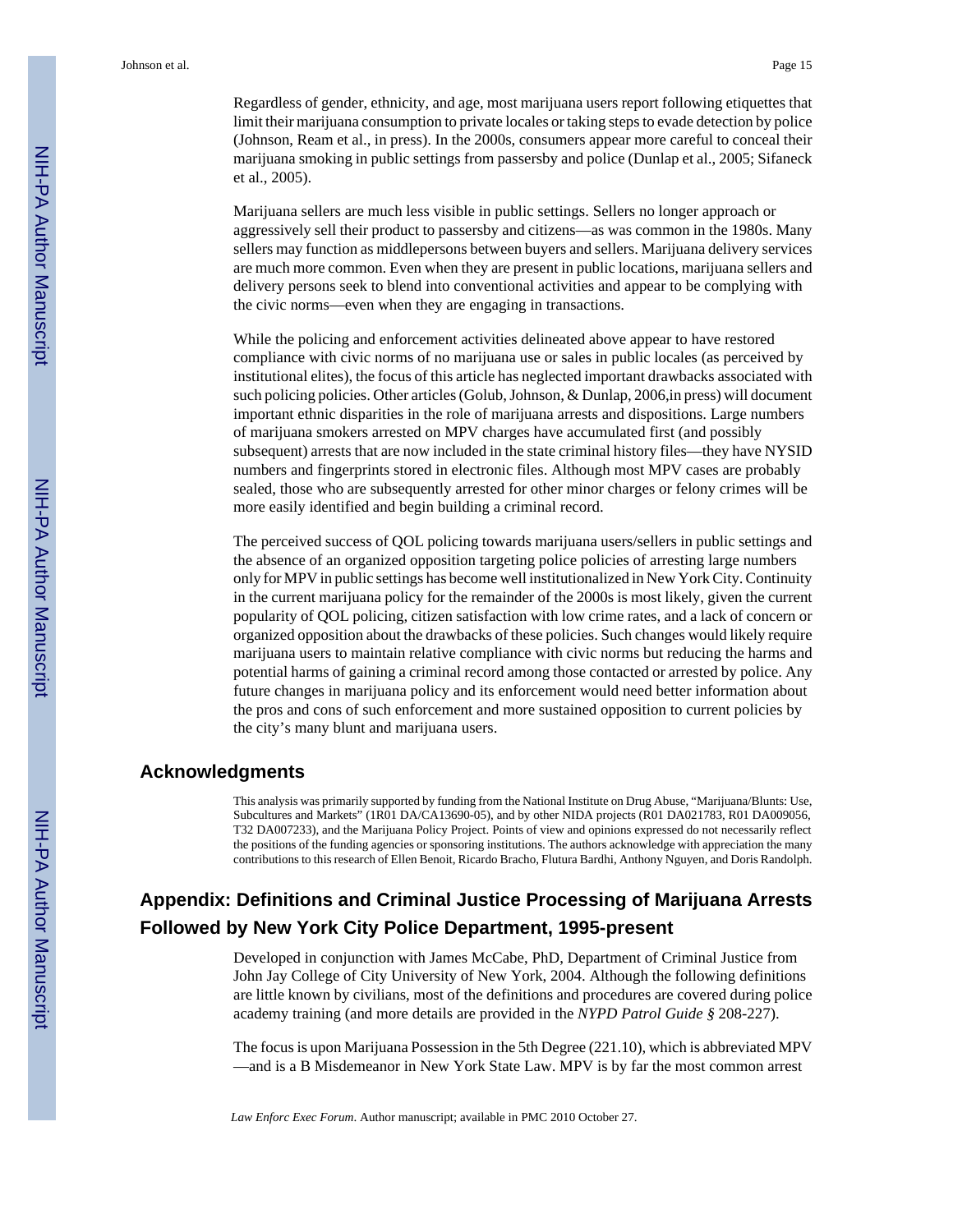charge that is marijuana-related and typically involves a person arrested for smoking a joint or blunt in a public location. The criminal justice definitions and processes described below are equally applicable to a wide range of other misdemeanors and noncriminal code violations that are now being enforced as part of quality-of-life policing.

There is a substantial legal difference between a DAT and Summons, as explained below.

1. What is a desk appearance ticket [DAT]? (New York State Criminal Procedure Law §150.20)

This involves a criminal charge (for example, a marijuana smoking arrest 221.10) but may also be issued for many other misdemeanor arrests. The arrestee receiving a DAT is released at the precinct but must report for criminal court arraignment about a month later. A DAT is given in place of going through the whole criminal justice detention and arraignment process (described below). For example, a person is caught smoking a blunt or joint (221.10). The arresting officer then takes the person into custody and seizes the evidence. The person is arrested and handcuffed in the street; the arresting officer takes the person to the precinct. He or she is handprinted and fingerprinted at the precinct; the arrest information is entered via the precinct arrest booking procedure (e.g., computerized entry of data into the NYPD online booking system). This generates an arrest number and the beginning of a  $NYSID<sup>8</sup>$  number (if none exist at the present time). At the precinct, the person is checked for prior arrests and outstanding warrants, and his or her identity is verified (via photo ID, driver's license, address checked). If the information is accurate (and no warrants), the police may issue a DAT (but its issuance is optional for the precinct officials—but see 4. below). If given a DAT, the arrestee is given a written ticket (DAT) and released at the precinct; the DAT requires him or her to show up at the same arraignment court (as detained persons) about a month later; the case is arraigned and usually disposed at that time. For marijuana-related charges, DATs may be given if the arrestee has extenuating circumstances, such as care for children at home, going out of town the next day, or some similar extenuating situation. NYPD policy holds that all persons arrested for selling marijuana (even a joint or small amount) are to be arrested and detained—none should receive a DAT. If age 16 or older, the person goes through the detention/arraignment process described below.

**Note:** If violators are age 15 and younger, they don't get arrested, but the officer takes them into custody and brings them to the station house, where they are usually released to parents or guardians (NYS Family Court Act Article 7, Part 1, §712, NYPD Patrol Guide 215-08).

The arresting officer must also file an affidavit (the official criminal complaint), which lists the particulars of the arrest. The officer now fills out the affidavit via the Expedited Arrest Program (this is not for all DATs, but does apply to MPV, except on Staten Island). This is a preprinted affidavit (now done on a computer terminal at the precinct), in which the officer checks off standard complaint language and submits any evidence (e.g., remnants of a joint or blunt or amounts of marijuana seized). These are sent down to the court and matched with the arrest charge when the recipient of the DAT appears in court.

What happens if the violator does not show at arraignment? The judge would then issue an arrest warrant for failure to appear in court. Failure to appear has a greater penalty than most marijuana charges. This would also be enforced by the NYPD warrant squad and likely result in an arrest, detention for up to 24 hours, and imposition a more severe penalty.

<sup>8</sup>NYSID — New York State (Criminal) Identification number is a number generated for every unique individual arrested in New York State and is based upon fingerprints and photos. This same number remains linked to that offender for his or her entire life (and beyond) in the state criminal database.

*Law Enforc Exec Forum*. Author manuscript; available in PMC 2010 October 27.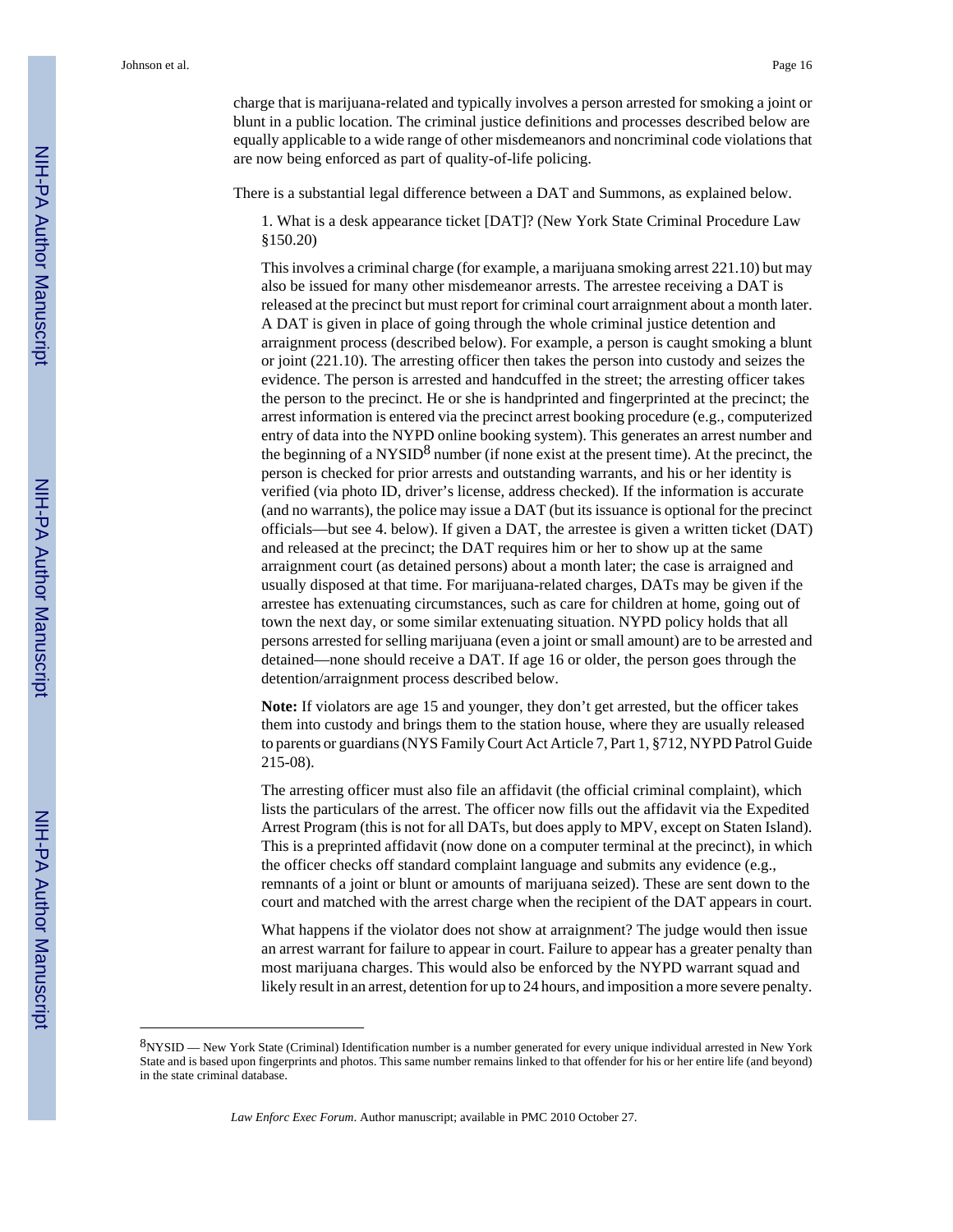2. What is a summons? These are very minor criminal acts and the least serious penal law violations. They are also issued due to violations of other types (non-criminal) of city and state regulatory codes. Police have responsibility for handling them, making arrests, and issuing summonses (tickets). Some persons arrested for noncriminal acts go through the arraignment process described below (due to lack of identification or current warrants). (NYS PL 2005. 100.10, NYPD Patrol Guide 209-01).

There are four major kinds of Summonses: (1) Parking ticket, (2) Moving traffic violation, (3) Criminal court summons, and (4) Environmental Control Board [ECB] violations (noise, dog waste, littering, fare evasion, trespassing). The main focus here is upon the Csummonses (referrals to criminal courts). They involve penal law violations (such as 221.05). Public drinking, urination, littering, disorderly conduct, street sales of tobacco products, and trespassing are eligible for C-summonses—many are now treated as QOLs. For some offenses, the arresting officer can issue either a C-summons or ECB summons; the type of summons effectively changes the venue (court) where it will be adjudicated.

If the person has proper identification in the street, the officer conducts a name check for warrants via radio communication. If there are no warrants, ID check is confirmed, the Csummons will be written by the officer, and the violator is released on the street—no handcuffs, arrests, or precinct visit. The C-summons requires the offender to report (about a month later) to the same criminal arraignment court as all other criminal arrestees (both those detained and answering DATs) where the case will be adjudicated. When the person with a C-summons appears in court, the only disposition for a judge is to dismiss the case or impose a fine (for the violation). While a judge may impose jail and probation for Csummonses, this happens very rarely, if ever, but the sanction is in the judge's power. Other dispositions below are not imposed (e.g., no ACOD, no time served).

The following constitute strategic policies that the NYPD has implemented as standard procedures for a decade (from about 1996 to the present).

3. Persons who lack verifiable identification or have a criminal justice status or outstanding warrants will always be sent to criminal court arraignment (see 4).

If an arrestee or a person receiving a C-summons does not produce good identification (e.g., usually a driver's license, credit cards, or passport, or other verifiable ID), or radio checks cannot verify the identification of that person, he or she is held and sent to criminal court (see 4 below). If a person is wanted for another offense or has an outstanding warrant (even for a minor violation years ago), he or she is to be detained and arraigned. (**Note:** A person who may have a prior criminal record, but the sanction(s) have expired a year or more previously, may be eligible to receive a DAT or C Summons. But depending upon the nature of the prior and current charge, such persons may be detained and arraigned.)

4. Persons transferred for detention and central arraignment. Every arrestee who does not receive a DAT and is not issued a C-summons will be escorted from the local precinct to the central criminal court for detention and arraignment.

New York City has 76 different precincts; each borough has its own central criminal courts —which operate all the time (except on Staten Island). Typically, each precinct has "holding cells" where several arrestees are held. A police transport vehicle (often called a "paddy wagon") goes to each precinct. The handcuffed arrestees are often chained together, put in the paddy wagon, and taken to each borough's central criminal court for arraignment. At entry, digital photos are taken and linked to each arrestee. This information is transmitted electronically to the New York State Division of Criminal Justice Services (DCJS) where the fingerprints and/or photos are carefully compared to verify whether the individual has a prior criminal history and NYSID number; in some cases, DCJS may also check FBI records for out-of-state arrests, dispositions, and warrants. Since most arrestees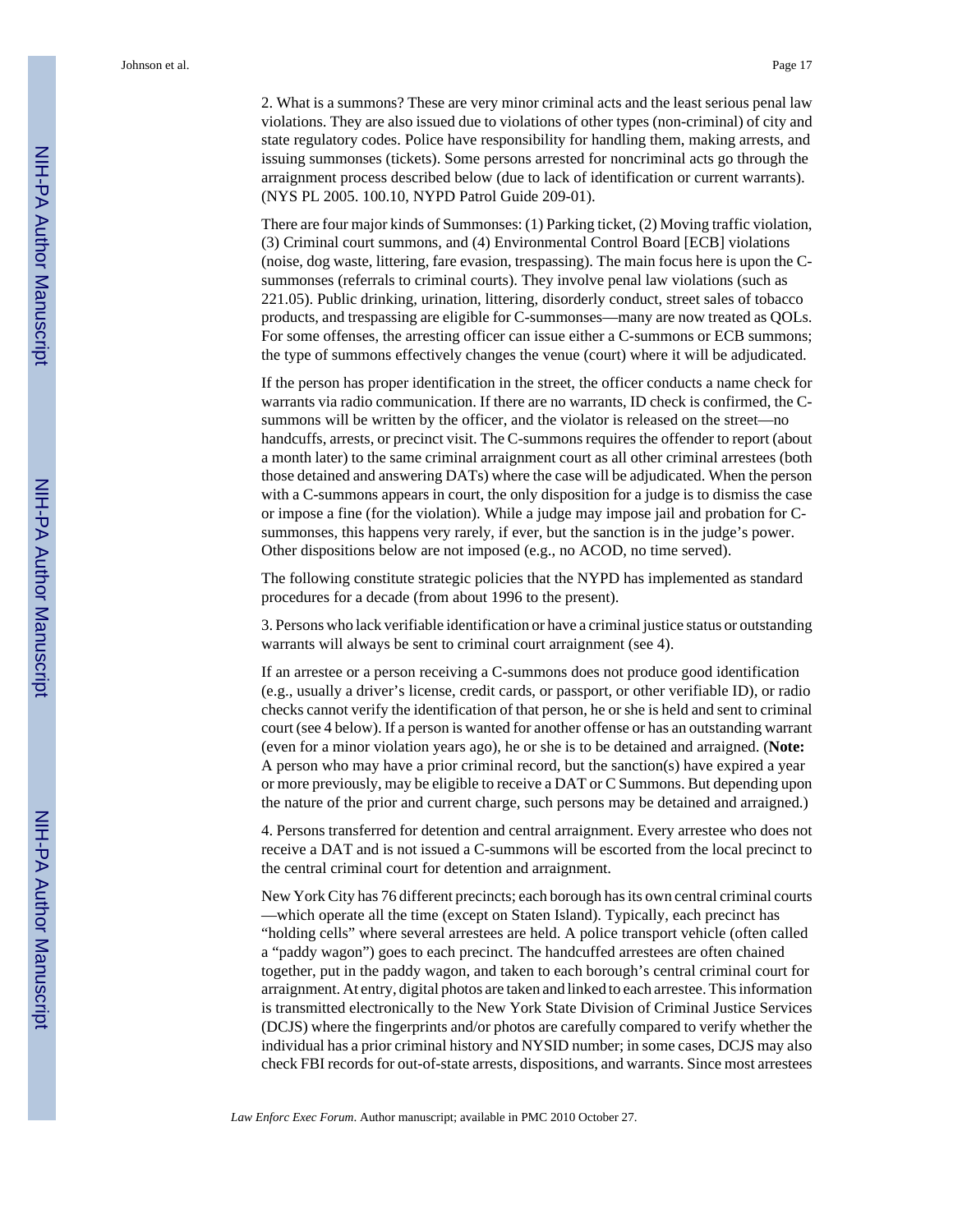(about 80-90%) have an existing NYSID number, the courts send back the criminal history record (often called a "rap sheet") for each person; this contains their prior arrests, convictions, sentences, and incarcerations. It often takes DCJS 4-12 hours to do this fingerprint check and return the rap sheet to the court. During this interval, all persons are held in large "detention cells" with many other offenders arrested on a wide range of charges. The typical time in detention cells is 6 to 24 hours, but some offenders may be held longer if record checking by DCJS takes several hours.

5. Appearance at criminal court arraignment.

When the rap sheet is available and other court procedures are completed, the offender is taken to court where he or she appears before the arraignment court judge. For most misdemeanor arrestees (especially for MPV) and all C-summons cases who have been detained, this will be their only court appearance. In addition, the docket at this arraignment court will also include persons who have received DATs or C-summonses (issued about a month previously). Both prosecution and defense attorneys will strongly encourage the offender to accept a plea bargain that will typically result in release following their arraignment. In most cases, the judge will impose a disposition that reflects the "going rate" for that offense in the court. The more severe dispositions (extra jail time or fine plus probation) will typically be imposed on MPV arrestees who have relatively more extensive criminal histories.

Dispositions for MPV and C-summonses

The arraignment court judge has a limited range of dispositions that can be imposed. The dispositions are the same for persons reporting to court with a DAT or a C-summons as for those held in detention. (Sealing and expunging of the offender record are explained later.) All dispositions for Penal Law offenses can be found in Section 60.01 of the NYS PL. These dispositions include the following:

- **a.** Dismissal: (NYS CPL. 2005. 170.30) The judge effectively vacates or eliminates the arrest charge. This disposition mainly occurs when police or court paperwork is not completed (e.g., an affidavit is not available), improper procedure by police, no evidence is available that the suspect was using marijuana or possessed it (person arrested with several others who were using it); or the seized material did not test positive for marijuana. All dismissed cases are sealed.
- **b. Adjournment in Consideration of Dismissal (ACOD)** (CPL 2005. 170.55; CPL 170.56 is especially for MPV, and PL 65.05). MPV ACOD is covered under Section 170.56 of the CPL and may be up to a year, but is usually 6 months. The judge makes no adjudication at the initial arraignment and tells the offender that if he or she is not rearrested within a given time period (usually 6 months), this charge will be automatically dismissed (and the offender will not have to return to court). If an ACOD is given, the case is automatically docketed for the date in question. If there is no subsequent arrest of the offender, the case is dismissed, and the rules in a. apply. If an MPV arrestee received an ACOD disposition at arraignment, it would be sealed—especially if this is a first offense. While the person has acquired an NYSID number, this event will be sealed by DCJS computers after 6 months if there are no subsequent arrests. If the offender has a prior NYSID and a prior felony arrest or misdemeanor conviction, the ACOD disposition will be recorded and remain on the permanent record. Sealing records is still permissible but uncommon for a person with a moderate to extensive criminal history.
- **c. Time Served: (PL 2005. 60.01)** The person is convicted of the charge but released after arraignment. The judge determines that the duration of detention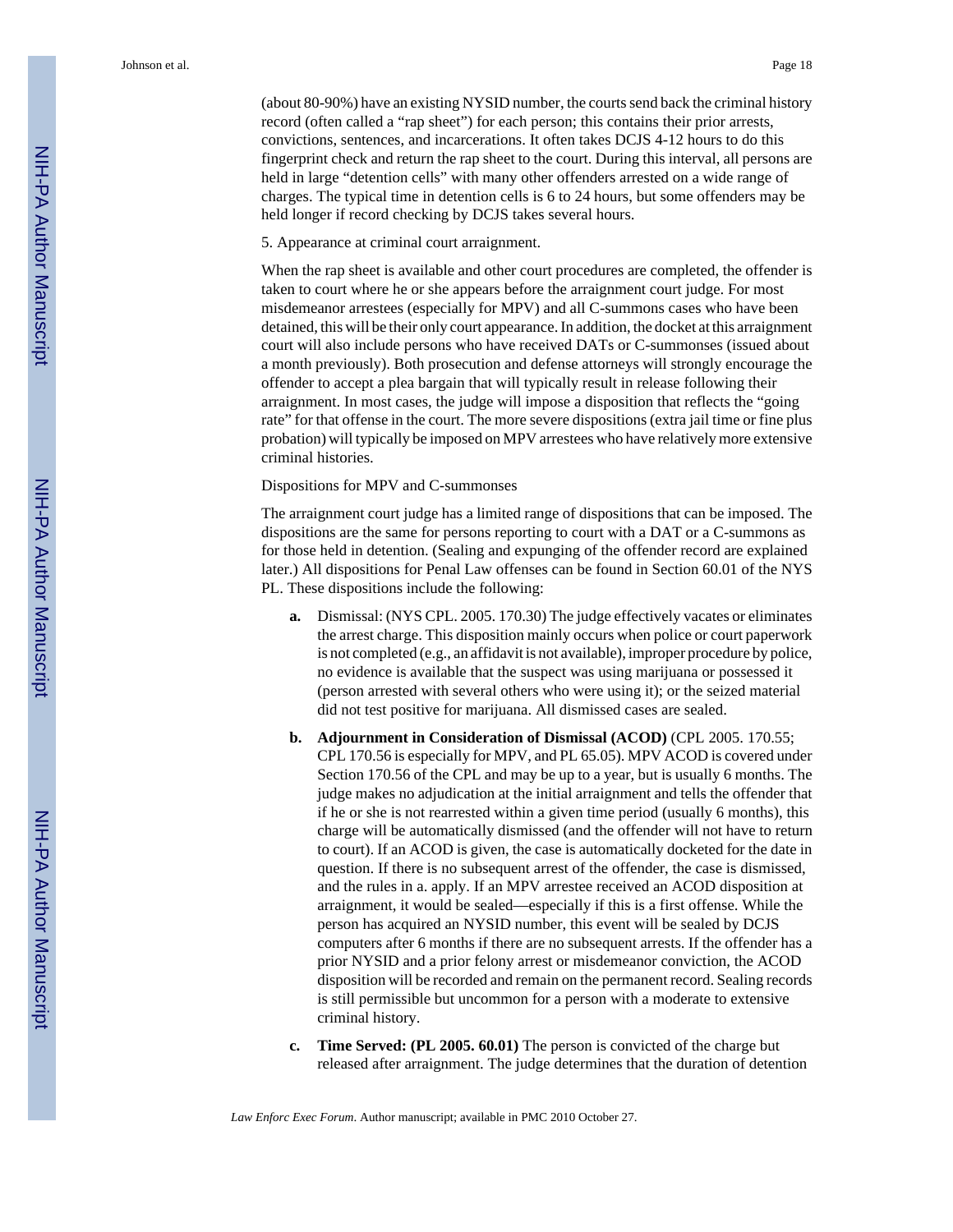(typically about 24 hours) constitutes sufficient punishment for this offense. But this constitutes a conviction to the charge that remains on the person's criminal history record (and is not sealed).

- **d. Fine: (PL 2005. Article 80, CPL 420.05)** The judge convicts the offender of an offense and imposes a monetary fine. Penal Law Article 80.05 (2) indicates the maximum fine for an MPV offense is \$500, but \$100 is common and the range varies. This constitutes a conviction that remains in the criminal history record and does not get sealed.
- **e. Probation: (PL 2005. 65.00)** Some MPV offenders, especially with prior records, may be convicted, given a fine, and placed on probation for a period of time (possibly up to a year, but usually less). Few MPV offenders get only probation (without a fine). This constitutes a conviction that remains in the criminal history record and does not get sealed.
- **f. Additional Jail Sentence: (PL 2005. 60.01)** The MPV offender is sentenced to Rikers Island for a short time (2-3 days is typical) but may last for up to a year. This is in addition to what the offender has already served in detention. This constitutes a conviction that remains in the criminal history record and does not get sealed.

7. Expunging and Sealing of Criminal History Records.

New York State law provides for two mechanisms by which a person's actual contacts with the criminal justice system can be eliminated or significantly hidden in future criminal justice contacts.

- **a.** *Expunging:* Involves the deletion of any information about the offender or the offense from the DCJS criminal history database. Any future computerized search for that individual will not find any electronic record present. Expunging is relatively rare. Typically, it occurs when a person has violated a noncriminal regulation (such as unlicensed vending, selling tobacco products, or alcohol violations in public); such violators would typically receive a C-summons and be released—but need to appear in criminal court for disposition. But officers stopping persons for C-summons offenses without adequate ID will arrested and detained through arraignment. While the judge will likely order them to pay a fine, they will not be convicted of a criminal code offense (and hence do not belong on the state's criminal history files). If they have no prior criminal arrests or convictions, their contacts through the detention and arraignment process (e.g., the arrest record, affidavit, photos, fingerprints, initial NYSID number) will be expunged (e.g., deleted from the computer database maintained by DCJS). (**Note:** The record of their C-summons and the fine imposed may remain in other noncriminal databases maintained by the courts and judicial system).
- **b.** *Sealing:* This involves the retention of almost all arrests and dispositions in the DCJS electronic database. But specific arrests and dispositions are coded as *sealed*—this means that a given arrest/disposition is suppressed (and not present) in future criminal justice searches about that offender. A future printed "rap sheet" will not list that offense, nor will a police radio check reveal that prior record. Suppose that a first time MPV arrestee in January 2003 is given an ACOD disposition; six months later (and with no subsequent arrests of that person), the DCJS database will automatically seal it, and the disposition of that arrest charge will be recorded as both ACOD and "dismissed" on the DCJS database. If the same person is arrested two years later in July 2005, the rap sheet obtained by the court will report no prior criminal history for that person. A variety of different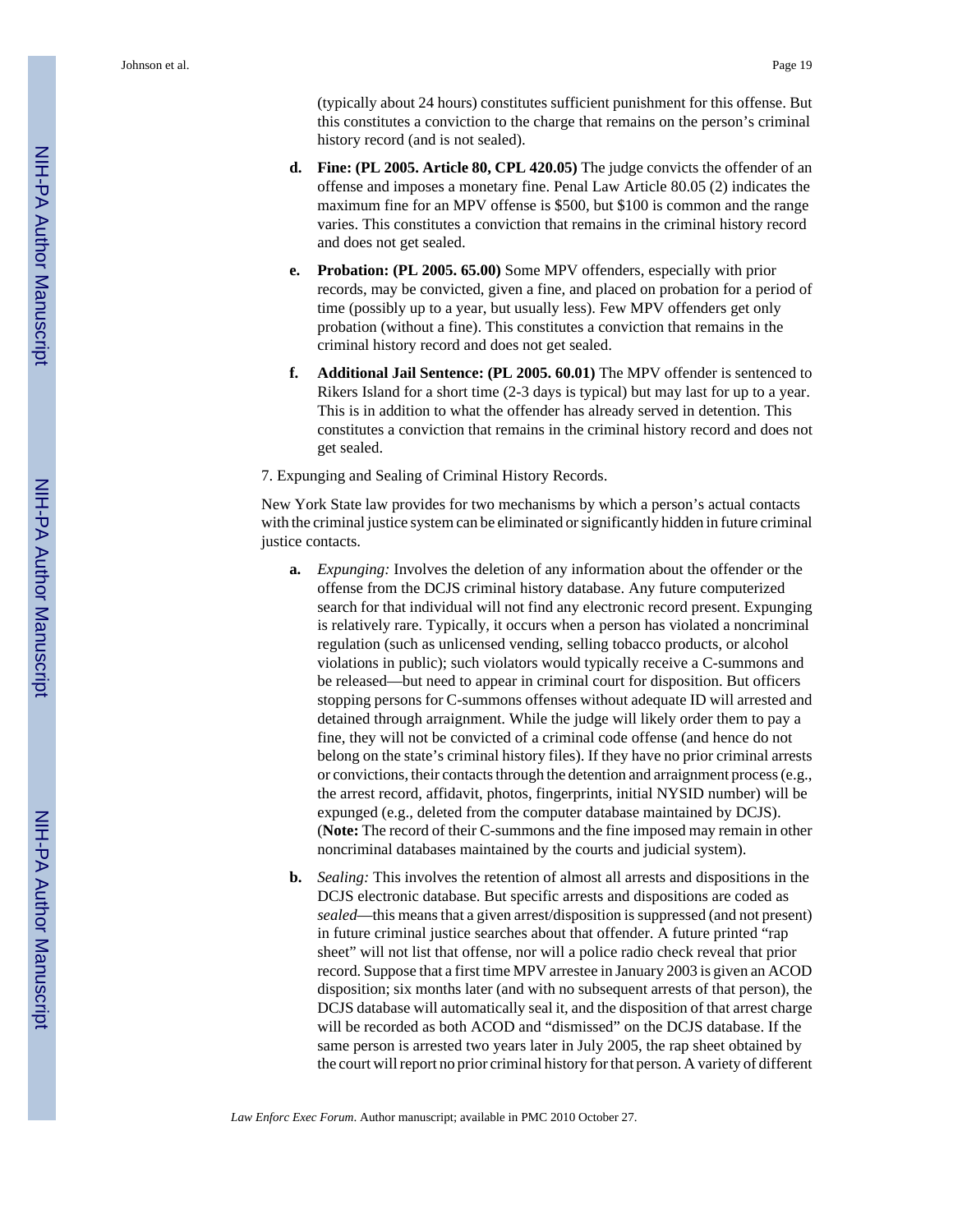statutes and practices govern the sealing of criminal history events and records; these are little understood by citizens and even most law enforcement officers but are implemented by those maintaining the DCJS database. Sealing is more widespread than is realized; nearly one-third of the total volume of arrest events in New York State are coded as sealed (Golub, 2006).

Expunging and sealing are typically associated with the first or second arrests but happen less often as the person has more arrests with the criminal justice system.

Once a person acquires a NYSID number and has photos and fingerprints in the database (that are not expunged) and gains a criminal conviction (fine, time served, probation, jail), subsequent arrests for minor offenses (like MPV) that are ACOD or dismissed are routinely *not* sealed. These arrest events (but favorable dispositions) will be provided on rap sheets during subsequent arrests or radio checks.

## **Biography**

**Bruce D. Johnson**, PhD, is one of the nation's authorities on the criminality and illicit sales of drugs in the street economy and among arrestees and minority populations. He directs the Institute for Special Populations Research at the National Development and Research Institutes. He is a professional researcher with five books and over 130 articles based upon findings emerging from over 30 different research and prevention projects funded by the National Institute on Drug Abuse and National Institutes of Justice. He also directs the nation's largest pre- and postdoctoral training program in the United States.

**Andrew Golub**, PhD, is a principal investigator at National Development and Research Institutes, Inc. and at the University of Vermont. His research focuses upon understanding drug use trends in context and often involves the integration of quantitative and qualitative research methods. He also integrates information from multiple complex data sets and conducts secondary analyses of national data sets. He has authored over 40 publications in peer-reviewed journals.

**Eloise Dunlap**, PhD, has extensive qualitative experience in research and publications that address the role of crack users, crack dealers, and drug-abusing African-American families, and their households. She has been the principal investigator of six NIDA-funded projects. Her current projects include Transient Domesticity and Violence in Distressed Households; Marijuana/Blunts: Use, Subcultures and Markets; and Disruption and Reformulation of Illicit Drug Markets Among New Orleans Evacuees.

**Stephen J. Sifaneck**, PhD, is presently a project director/co-investigator in the Institute for Special Populations Research (IPSR) at NDRI. His publications include articles and chapters about the sale and use of marijuana, heroin, and prescription drugs; ethnographic research methodologies; and subculture and urban issues.

**James E. McCabe**, PhD, is an assistant professor of criminal justice at Sacred Heart University. He is also a 21-year veteran of the NYC Police Department. During his NYPD career, he held numerous assignments. For two years (2001-2003), he was the commanding officer of the NYPD Police Academy and Training Bureau. His research interests include police organizational behavior and how the dynamics of drug and quality-of-life enforcement affect crime levels and community safety.

### **References**

Amnesty International. USA: Race, rights and police brutality. September;1999 AMR 51/147/99.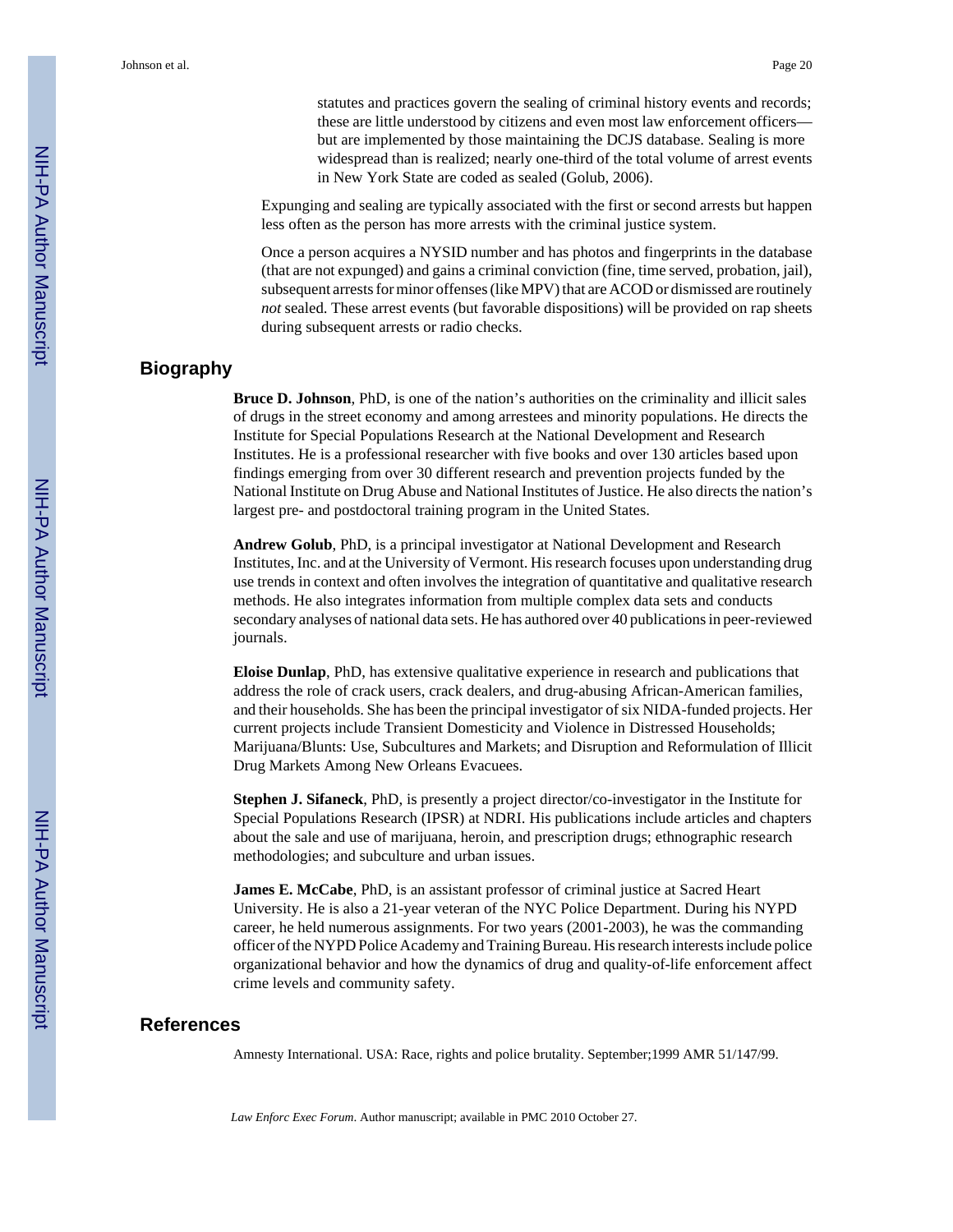- Arrestee Drug Abuse Monitoring (ADAM). Drug use and related matters among adult arrestees, 2001. National Institute of Justice; Washington, DC: 2003.
- Becker, HS. Outsiders: Studies in the sociology of deviance. Free Press of Glencoe; London: 1963.
- Bratton, WJ.; Knobler, P. Turnaround: How America's top cop reversed the crime epidemic. Random House; New York: 1998.
- Blumstein, A.; Wallman, J., editors. The crime drop in America. 2nd ed. Cambridge University Press; New York: 2006.
- Centers for Disease Control and Prevention. Youth risk behavior surveillance—United States, 2003. MMWR; Atlanta, GA: May 21. 2004
- Chaiken, MR.; Johnson, BD. Characteristics of different types of drug-involved offenders. Issues and practices. National Institute of Justice; Washington, DC: 1988.
- Cohen, B. Policing enforcement of quality-of-life offending: A critique. In: Laufer, WS.; Adler, F., editors. The criminology of criminal law. Vol. Vol. 8. Transaction Publishers; New Brunswick, NJ: 1999. p. 107-133.
- Cunneen C. Zero tolerance policing and the experience of New York City. Current Issues in Criminal Justice 1999;10(3):299–313.
- Curtis R. The improbable transformation of inner-city neighborhoods: Crime, violence, drugs, and youth in the 1990s. Journal of Criminal Law and Criminology 1998;88:1233–1276.
- Curtis, R.; Wendel, T. Toward the development of a typology of illegal drug markets. In: Natarajan, M.; Hough, M., editors. Illegal drug markets: From research to prevention policy. Vol. Vol. 11. Criminal Justice Press; Monsey, NY: 2000. p. 121-152.
- Dixon D, Coffin P. Zero tolerance policing of illegal drug markets. Drug & Alcohol Review 1999;18(4): 477–486.
- Dunlap E, Benoit E, Sifaneck SJ, Johnson BD. Social constructions of dependency by blunts smokers: Ethnographic reports. International Journal of Harm Reduction 2006;17:171–182.
- Dunlap E, Johnson BD, Sifaneck SJ, Benoit E. Sessions, cyphers, and parties: Settings for informal social controls of blunt smoking. Journal of Ethnicity and Substance Abuse 2005;4(3):43–77.
- Erzen, T. Turnstile jumpers and broken windows: Policing disorder in New York City. In: McArdle, A.; Erzen, T., editors. Zero tolerance: Quality of life and the new police brutality in New York City. New York University Press; New York: 2001. p. 19-49.
- Eterno JA. Zero tolerance policing in democracies: The dilemma of controlling crime without increasing police abuse of power. Police Practice 2001;2:189–217.
- Eterno, JA. Policing within the law: A case study of the New York City Police Department. Praeger; Westport, CT: 2003.
- Flynn K. Racial bias shown in police searches, state report asserts. New York Times December 1;1999 : 1.
- Federal Bureau of Investigation. Uniform Crime Reports 2004. Washington, DC: U.S. Government Printing Office; 2005.
- Golub, A., editor. The cultural/subcultural contexts of marijuana use at the turn of the twenty-first century. Haworth; Binghamton, NY: 2006.
- Golub A. The cultural/subcultural contexts of marijuana use at the turn of the 21st century. Special Issue of *Journal of Ethnicity in Substance Abuse* 2005;4(3)
- Golub A, Johnson BD. Cohort changes in illegal drug use among arrestees in Manhattan: From the heroin injection generation to the blunted generation. Substance Use and Misuse 1999;34(13):1733–1763. [PubMed: 10540971]
- Golub, A.; Johnson, BD. The rise of marijuana as the drug of choice among youthful arrestees. Research in Brief. National Institute of Justice; Washington, DC: 2001a.
- Golub A, Johnson BD. Variation in youthful risk of progression from alcohol/tobacco to marijuana and hard drugs across generations. American Journal of Public Health 2001b;91(2):225–232. [PubMed: 11211630]
- Golub A, Johnson BD. The misuse of the "gateway theory" in U.S. policy on drug abuse control: A secondary analysis of the muddled deduction. International Journal of Drug Policy 2002;13(1):5–19.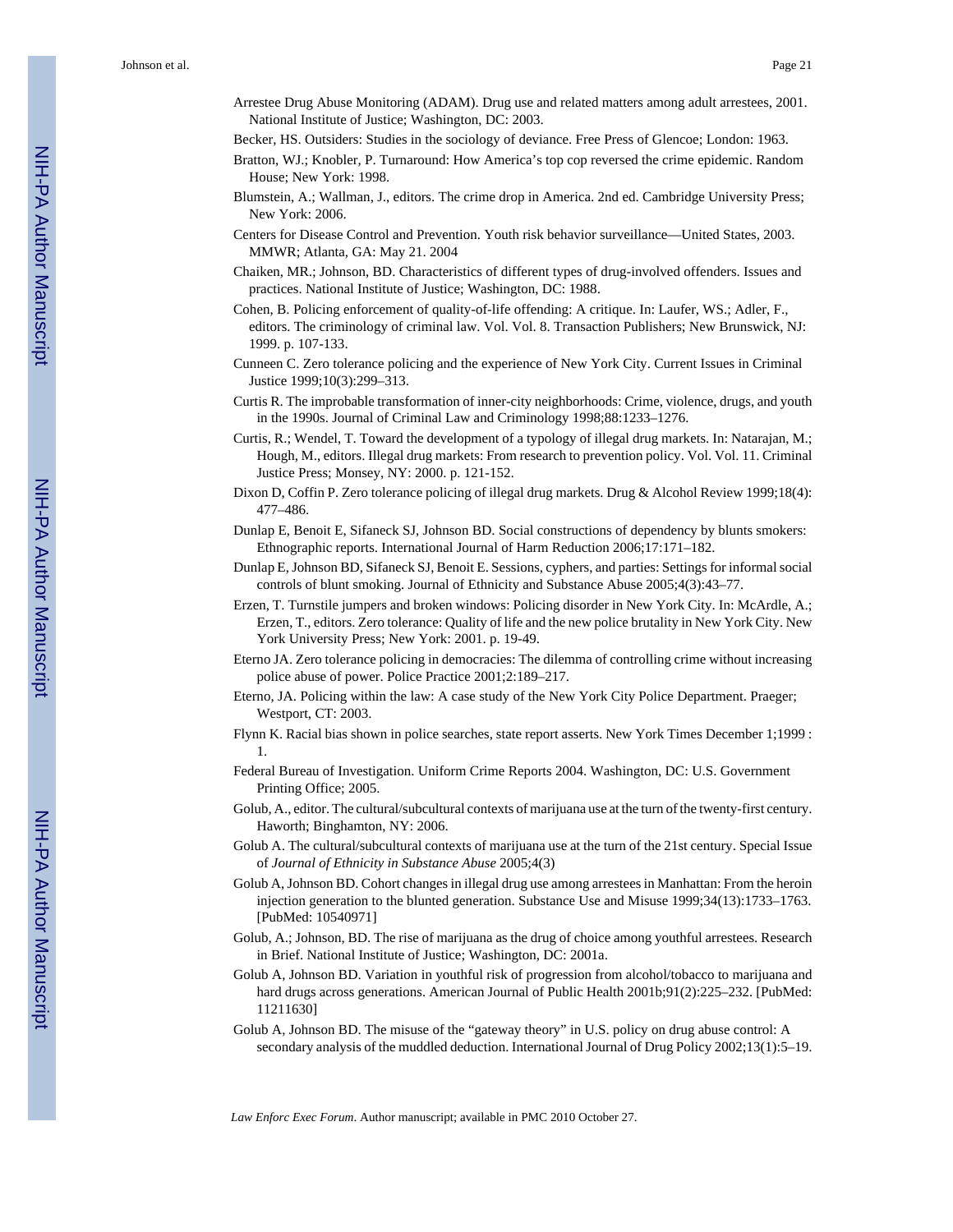- Golub A, Johnson BD. How much do Manhattan arrestees spend on drugs? Drug and Alcohol Dependence 2004;76(3):235–246. [PubMed: 15561475]
- Golub A, Johnson BD, Dunlap E. The growth in marijuana use among American youths in the 1990s and the extent of blunts smoking. Journal of Ethnicity and Substance Abuse 2005;4(3):1–21.
- Golub, A.; Johnson, BD.; Dunlap, E. Smoking marijuana in public: The spatial and policy shift in New York City's arrests, 1992-2003. Harm Reduction Journal. 2006. Available online at [www.harmreductionjournal.com/content/3/1/22](http://www.harmreductionjournal.com/content/3/1/22)
- Golub A, Johnson BD, Dunlap E. The race/ethnic disparities in marijuana arrests in New York City. Criminology and Public Policy. (in press).
- Golub A, Johnson BD, Dunlap E, Sifaneck SJ. Projecting and monitoring the life course of the marijuana/ blunts generation. Journal of Drug Issues 2004 Spring;:361–388.
- Golub A, Liberty HJ, Johnson BD. The variation in arrestees' disclosure of recent drug use across locations, drugs, and demographic characteristics. Journal of Drug Issues 2005;35(4):917–940. [PubMed: 18852842]
- Golub A, Johnson BD, Taylor A, Eterno J. Quality-of-life policing: Do offenders get the message? Policing: International Journal of Police Strategies and Management 2003;26(4):690–707.
- Golub A, Johnson BD, Taylor A, Eterno J. Does quality-of-life policing widen the net? A partial analysis. Justice Research and Policy 2004;6(1):19–41.
- Golub A, Johnson BD, Taylor A, Liberty H. The validity of arrestee self-reports: Variations across questions and persons. Justice Quarterly 2002;19(3):477–502.
- Goode, E. The marijuana smokers. Basic Books; New York: 1970.
- Greene JA. Zero tolerance: A case study of police policies and practices in New York City. Crime and Delinquency 1999;45(2):171–182.
- Guiliani, RW.; Kurson, K. Leadership. Hyperion; New York: 2002.
- Hamid, A. The Ganja complex: Rastafari and marijuana. Lexington Books; Lanham, MD: 2002.
- Harcourt BE. Reflecting on the subject: A critique of the social influence conception of deterrence, the broken windows theory, and order-maintenance policing New York style. Michigan Law Review 1998;97(2):291–390.
- Harcourt, BE. Illusion of order: The false promise of broken windows policing. Harvard University Press; Cambridge, MA: 2001.
- Johnson, BD. Marihuana users and drug subcultures. John Wiley; New York: 1973.
- Johnson BD, Bardhi F, Sifaneck SJ, Dunlap E. Marijuana argot as subculture threads: Social constructions by users in New York City. British Journal of Criminology 2006;46(1):46–77.
- Johnson, BD.; Dunlap, E.; Tourigny, SC. Crack distribution and abuse in New York City. In: Natarajan, M.; Hough, M., editors. Illegal drug markets: From research to prevention policy, Crime Prevention Studies. Vol. Vol. 11. Criminal Justice Press; Monsey, NY: 2000. p. 19-77.
- Johnson, BD.; Golub, A.; Dunlap, E. The rise and decline of drugs, drug markets, and violence in New York City. In: Blumstein, A.; Wallman, J., editors. The crime drop in America. Cambridge University Press; New York: 2006. p. 164-206.
- Johnson, BD.; Ream, G.; Dunlap, E.; Sifaneck, SJ. Civic norms and etiquettes regarding marijuana in New York City. (in press)
- Johnson BD, Golub A, Fagan J. Careers in crack, drug use, drug distribution, and nondrug criminality. Crime and Delinquency 1995;41(3):275–295.
- Johnson BD, Taylor A, Golub A. How accurate are arrestees' self reports of their criminal justice histories? Justice Research and Policy 2006;7(1):81-101.
- Johnson, BD.; Uppal, G. Marijuana and youth: A generation gone to pot. In: Scarpitti, F.; Datesman, S., editors. Drugs and the youth culture. Sage; Beverly Hills, CA: 1980. p. 81-108.
- Johnson, BD.; Williams, T.; Dei, K.; Sanabria, H. Drug abuse and the inner city: Impact on hard drug users and the community. In: Tonry, M.; Wilson, JQ., editors. Drugs and crime, Crime and Justice Series. Vol. Vol. 13. University of Chicago Press; 1990. p. 9-67.
- Kaplan, J. Marijuana—the new prohibition. World Publishing Company; New York: 1970.
- Kelling, GL.; Coles, CM. Fixing broken windows: Restoring order and reducing crime in our communities. Free Press; New York: 1996.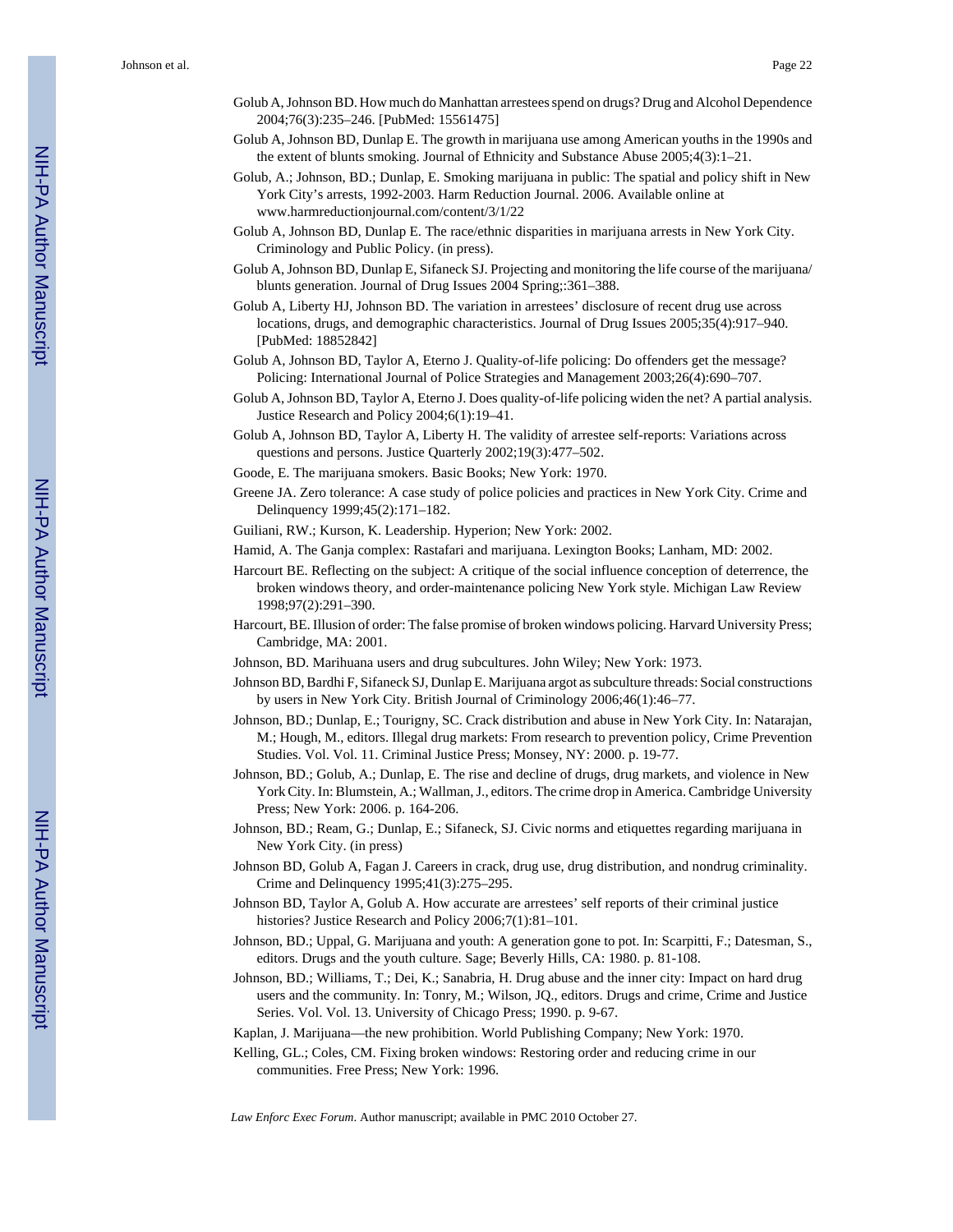Kelling, GL.; Sousa, WH, Jr.. Do police matter? An analysis of the impact of New York City's police reforms. Manhattan Institute; New York: 2001. (Civic Report No. 22)

Kerik, B. The lost son: A life in pursuit of justice. Regan Books; New York: 2001.

Knapp Commission. Report of police corruption. George Braziller; New York: 1972.

Long detention stays in New York City. New York Times February 2;2006 :B2. [PubMed: 17124727]

- Maher L, Dixon D. Policing and public health: Law enforcement and harm minimization in a street-level drug market. British Journal of Criminology 1999;39(4):488–512.
- Maple, J. The crime fighter. Broadway Books; New York: 1999.
- Mayor to keep quality-of-life enforcement. New York Times January 2;2006 :A1.
- McArdle, A.; Erzen, T., editors. Zero tolerance: Quality of life and the new police brutality in New York City. New York University Press; New York: 2001.
- McCabe, JE. Unpublished doctoral dissertation. City University of New York; 2005. An examination of the effect of drug enforcement on the rate of serious crime in Queens County, NY from 1995-2001.

Mollen Commission. Report on police corruption. City of New York; New York: 1994.

- National Commission on Marihuana and Drug Abuse. Marihuana: A signal of misunderstanding. Washington, DC: U.S. Government Printing Office; 1972.
- New York City Administrative Code. Looseleaf Law Publications; Flushing, NY: 2005.

New York City Department of Corrections. Statistics. 2005. Available online at [home.nyc.gov/html/doc/html/overview.html](http://home.nyc.gov/html/doc/html/overview.html)

- New York City Police Department. NYPD police strategy number 5: Reclaiming the streets of New York City. Author; New York: Jul 18. 1994
- New York City Police Department. Police Commissioner Safir comments on State Attorney General's stop and frisk report. Nov 30. 1999 Press release (99-290)
- New York City Police Department. Patrol guide § 208-27. Author; New York: 2000.
- New York State CPL. Criminal procedure law. Various articles. Looseleaf Law Publications; Flushing, NY: 2005.
- Juvenile Arrest Procedures, Article 7, Part 1, §712. Looseleaf Law Publications; Flushing, NY: 2005. New York State Family Court Act.
- Office of Alcohol and Substance Abuse Services (OASAS). Statistical data from the New York City Police Department. 2003.
- Penal Law of the State of New York. Looseleaf Law Publications; Flushing, NY: 2005.
- Quality of life is high priority for Bloomberg. New York Times December 27;2001 :D5.
- Ream, G.; Johnson, BD.; Sifaneck, SJ.; Dunlap, E. Distinguishing blunts users from joints users: A comparison of marijuana use subcultures. In: Columbus, F., editor. Street drugs: New research. Nova Science Publishers; Hauppauge, NY: 2006. p. 245-273.
- Sifaneck, SJ.; Johnson, BD.; Dunlap, E. Designer marijuana and markets in New York City. 2006. (in preparation)
- Sifaneck SJ, Johnson BD, Dunlap E. Cigars-for-blunts: Marketing of flavored tobacco products to youth and minorities. Journal of Ethnicity and Substance Abuse 2005;4(3/4):23–42.
- Sifaneck, SJ.; Kaplan, CD.; Dunlap, E.; Johnson, BD. Blunts and blowtjes: Cannabis use practices in two cultural settings and their implications for secondary prevention. In: Mata, A., editor. High risk families and high risk communities: Implications for prevention and intervention. Edwin Mellen Press; New York: 2006.
- Silverman, EB. NYPD battles crime: Innovative strategies in policing. Northeastern University Press; Boston: 1999.
- Silverman, EB. Zero tolerance policing. In: Levinson, D., editor. Encyclopedia of crime and punishment. Vol. Vol. 4. Sage; Thousand Oaks, CA: 2002. p. 1763-1767.
- Skogan, WG. Disorder and decline: Crime and the spiral of decay in American neighborhoods. Oxford University Press; New York: 1990.
- Spitzer, E. The New York City Police Department's "stop & frisk" practices: A report to the people of the State of New York from the Office of the Attorney General. 1999. Available online at [www.oag.state.ny.us](http://www.oag.state.ny.us)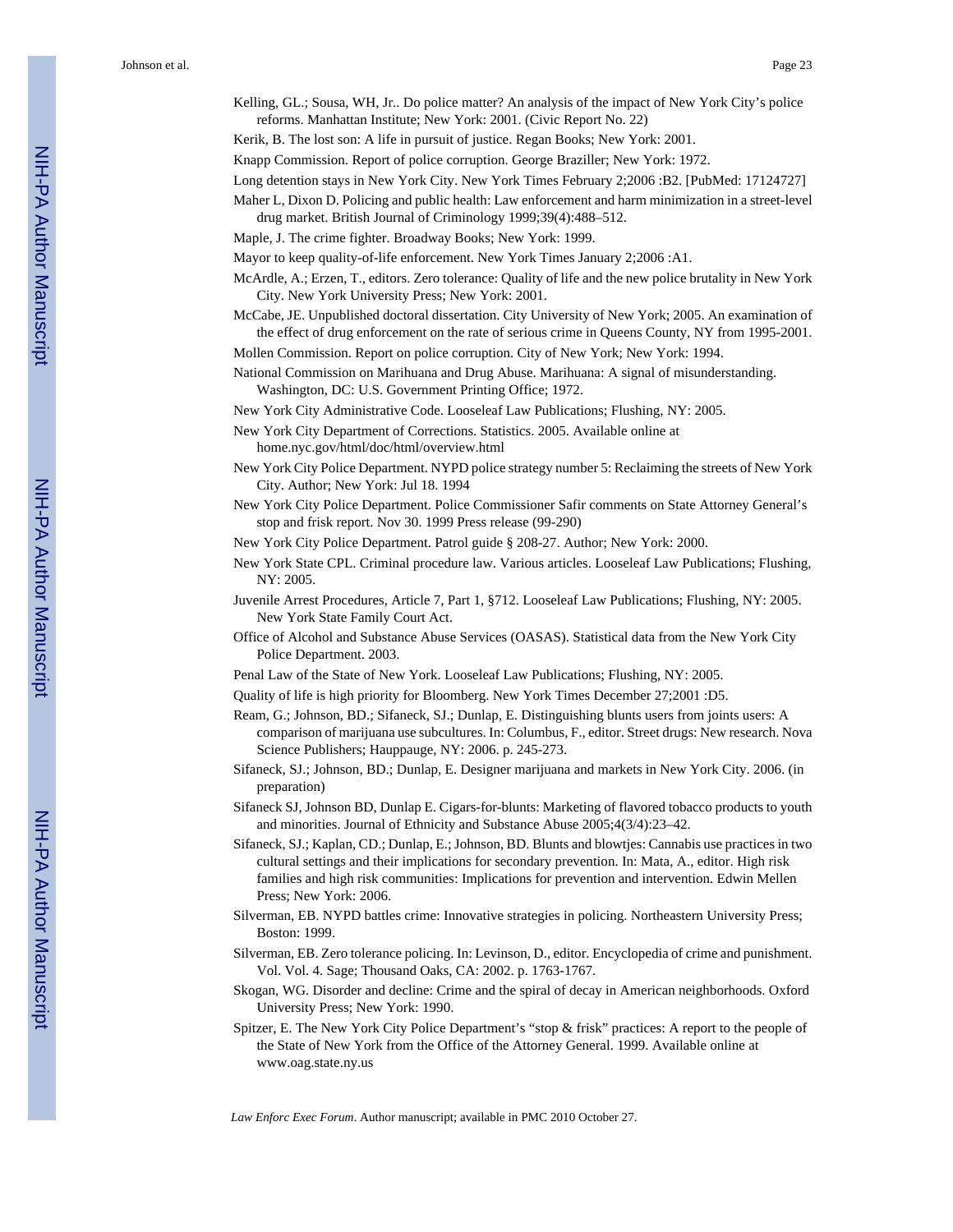- Wilson JQ, Kelling GL. Broken windows: The police and neighborhood safety. Atlantic Monthly March; 1982 :29–38.
- You bet I did. And I enjoyed it. New York Times April 9;2002 :A19. A NORML advertisement quoting Mayor Michael Bloomberg. [PubMed: 12056444]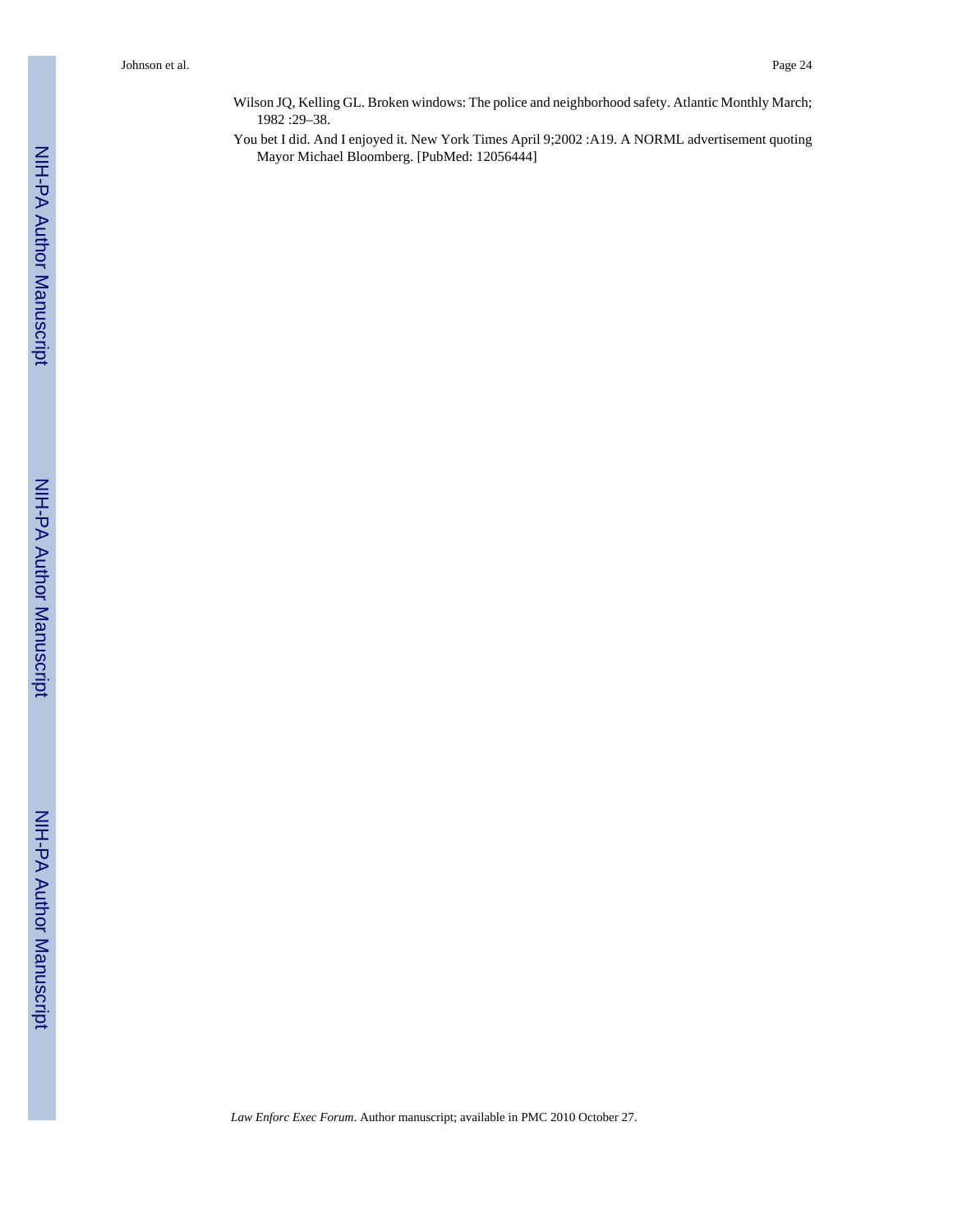Johnson et al. Page 25



**Figure 1.** Marijuana Arrests in New York City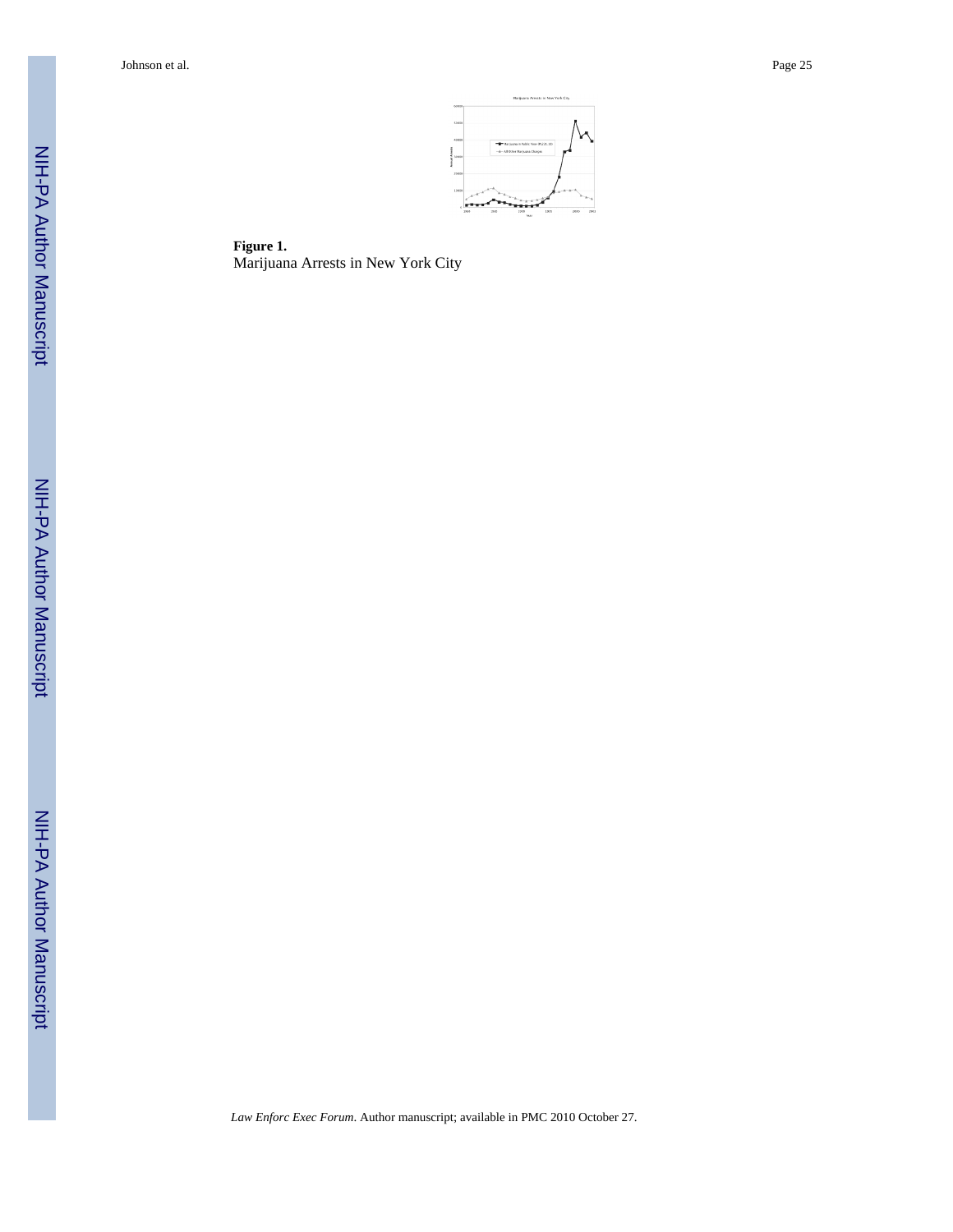Johnson et al. Page 26



#### **Figure 2.**

Number of Arrests in New York City by Year and Drug *Source:* OASAS, 2003